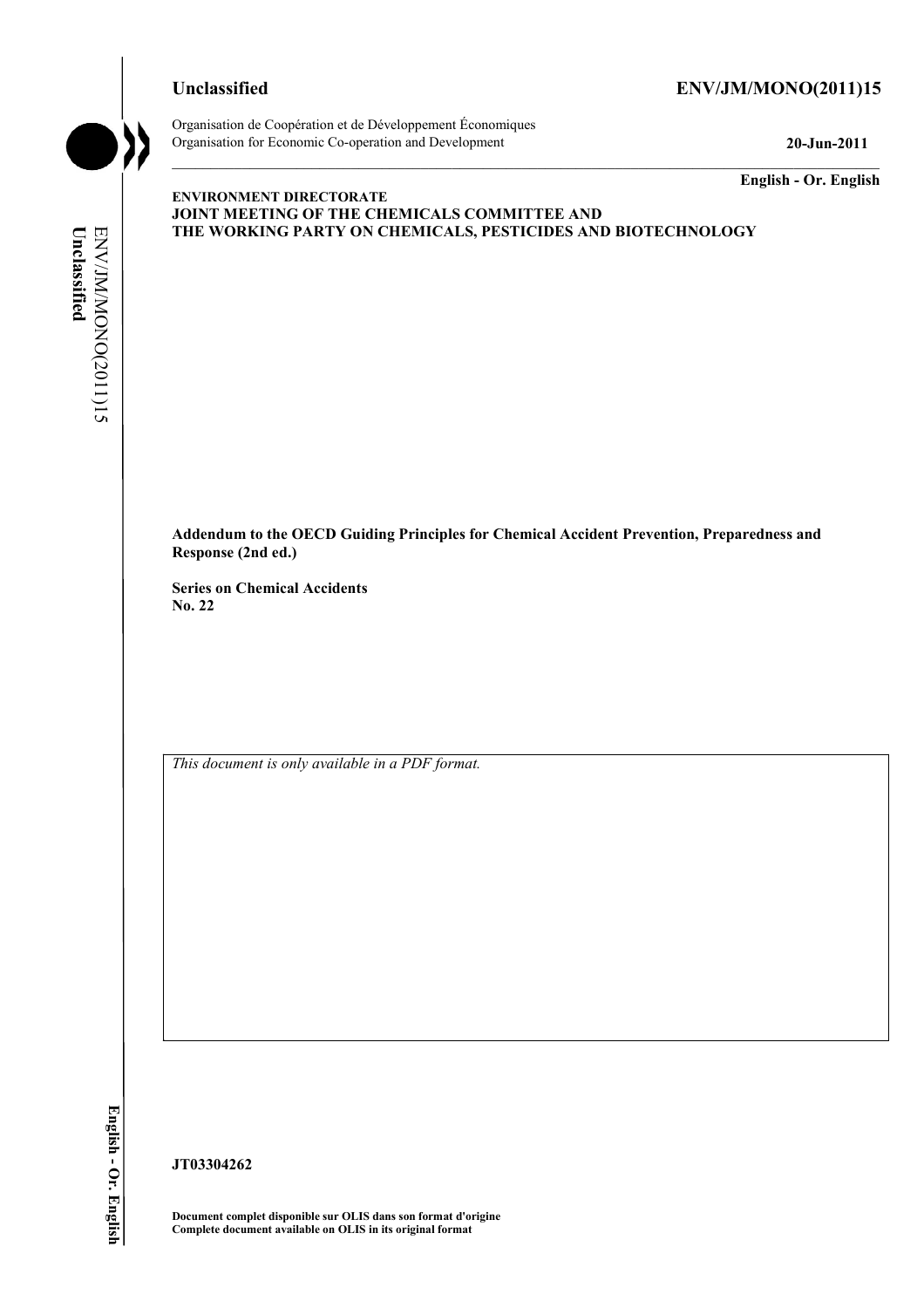# ENV/JM/MONO(2011)15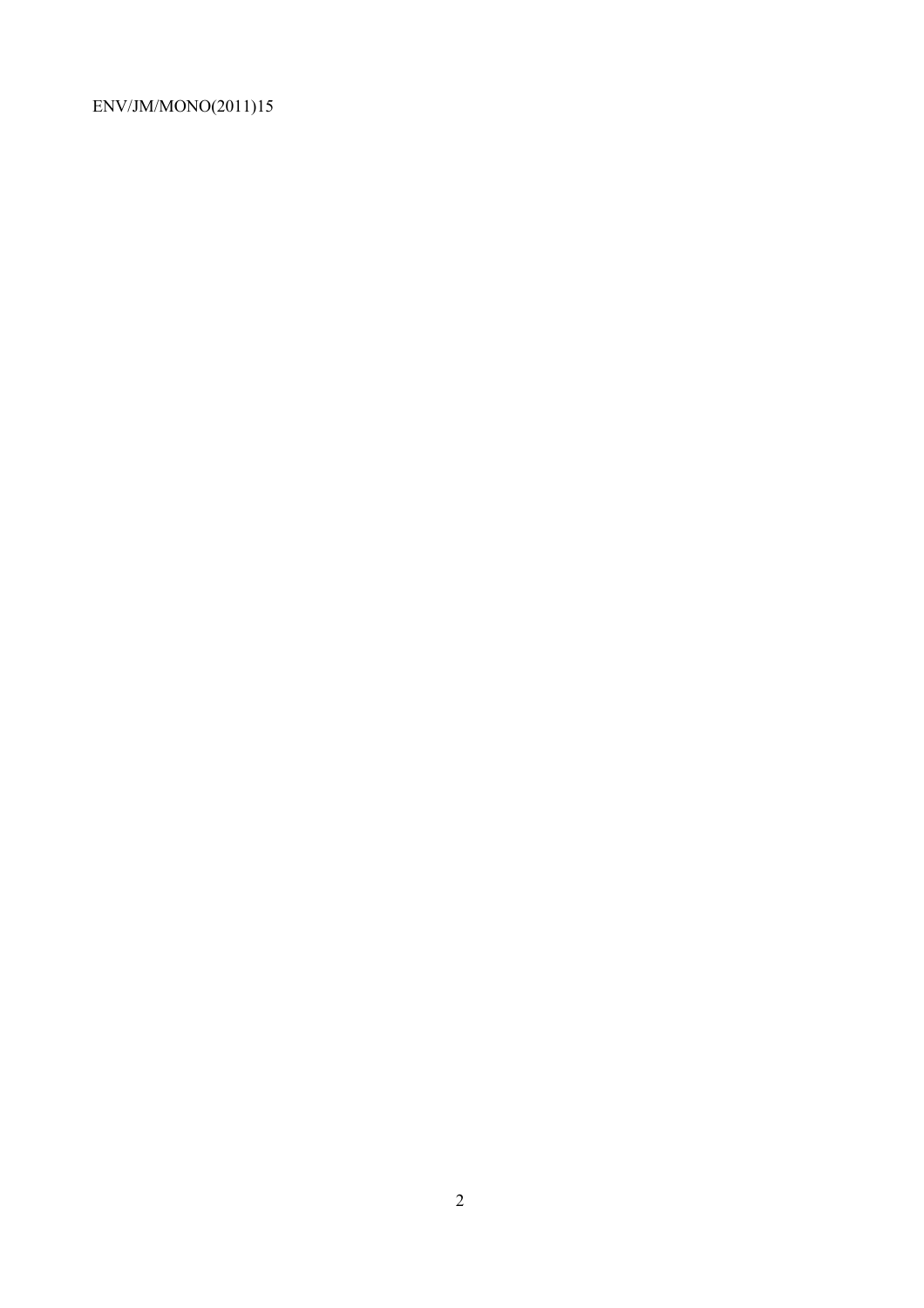OECD Environment, Health and Safety Publications

Series on Chemical Accidents

No. 22

**Addendum to the OECD** *Guiding Principles for Chemical Accident Prevention, Preparedness and Response* **(2nd ed.)** 

**Environment Directorate** 

**ORGANISATION FOR ECONOMIC COOPERATION AND DEVELOPMENT** 

**Paris 2011**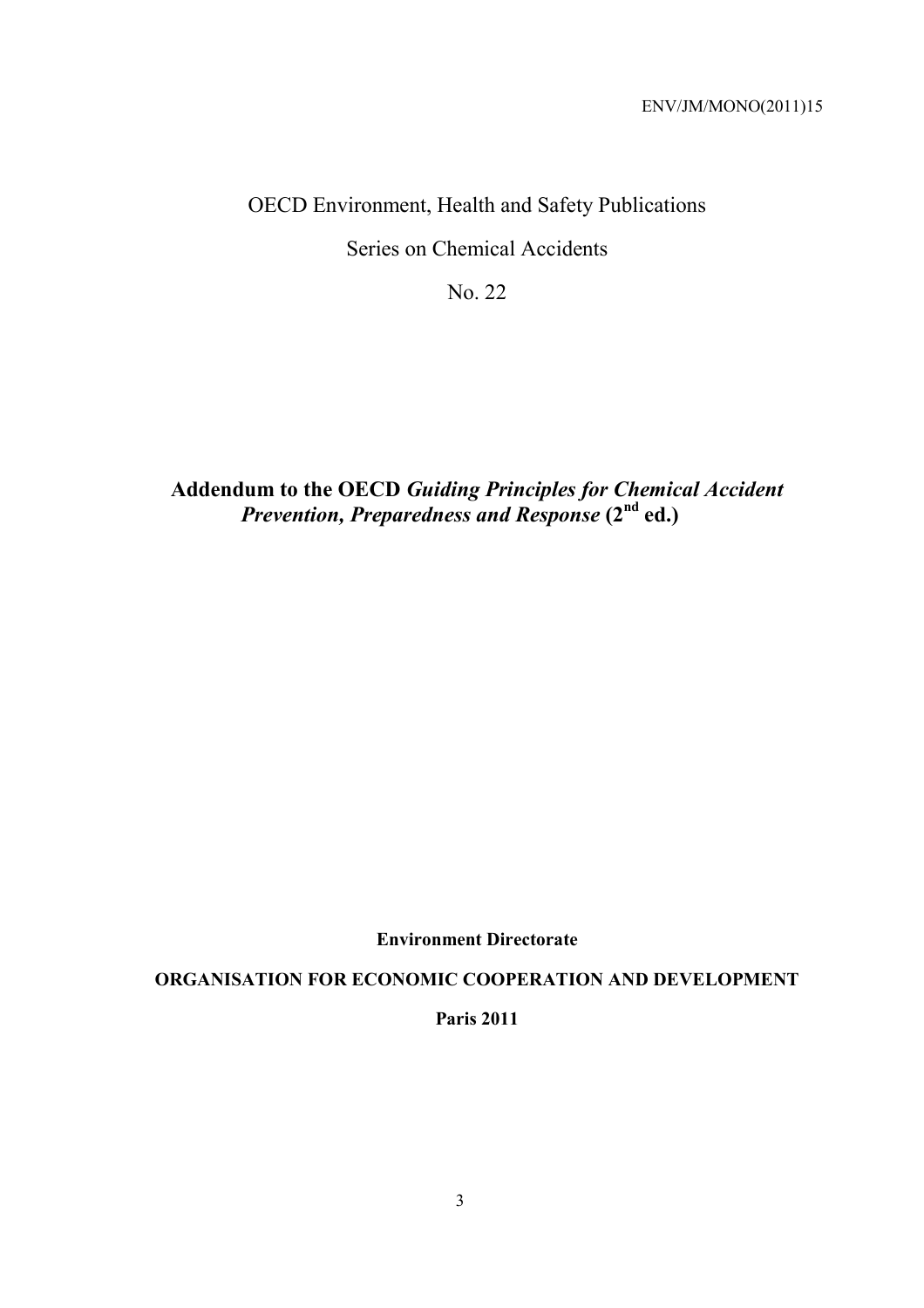# **Other OECD publications related to Chemical Accident Prevention, Preparedness and Response:**

# *Report of the OECD Workshop on Strategies for Transporting Dangerous Goods by Road: Safety and Environmental Protection* (1993)

*Health Aspects of Chemical Accidents: Guidance on Chemical Accident Awareness, Preparedness and Response for Health Professionals and Emergency Responders* (1994) [prepared as a joint publication with IPCS, UNEP-IE and WHO-ECEH]

*Guidance Concerning Health Aspects of Chemical Accidents. For Use in the Establishment of Programmes and Policies Related to Prevention of, Preparedness for, and Response to Accidents Involving Hazardous Substances* (1996)

*Report of the OECD Workshop on Small and Medium-sized Enterprises in Relation to Chemical Accident Prevention, Preparedness and Response* (1995)

*Guidance Concerning Chemical Safety in Port Areas. Guidance for the Establishment of Programmes and Policies Related to Prevention of, Preparedness for, and Response to Accidents Involving Hazardous Substances. Prepared as a Joint Effort of the OECD and the International Maritime Organisation (IMO)*  (1996)

# **OECD Series on Chemical Accidents:**

*No. 1, Report of the OECD Workshop on Risk Assessment and Risk Communication in the Context of Chemical Accident Prevention, Preparedness and Response* (1997)

*No. 2, Report of the OECD Workshop on Pipelines (Prevention of, Preparation for, and Response to Releases of Hazardous Substances* (1997)

*No. 3, International Assistance Activities Related to Chemical Accident Prevention, Preparedness and Response: Follow-up to the Joint OECD and UN/ECE Workshop to Promote Assistance for the Implementation of Chemical Accident Programmes* (1997)

*No. 4, Report of the OECD Workshop on Human Performance in Chemical Process Safety: Operating*  **Safety in the Context of Chemical Accident Prevention, Preparedness and Response** (1999)

*No. 5, Report of the OECD Workshop on New Developments in Chemical Emergency Preparedness and Response, Lappeenranta, Finland, November 1998 (*2001)

*No. 6, Report of the OECD Expert Meeting on Acute Exposure Guideline Levels (AEGLs)* (2001)

*No. 7, Report of the Special Session on Environmental Consequences of Chemical Accidents* (2002)

*No. 8, Report of the OECD Workshop on Audits and Inspections Related to Chemical Accident, Prevention, Preparedness and Response* (2002)

*No. 9, Report of the OECD Workshop on Integrated Management of Safety, Health, Environment and Quality, Seoul, Korea, 26 - 29 June 2001* (2002)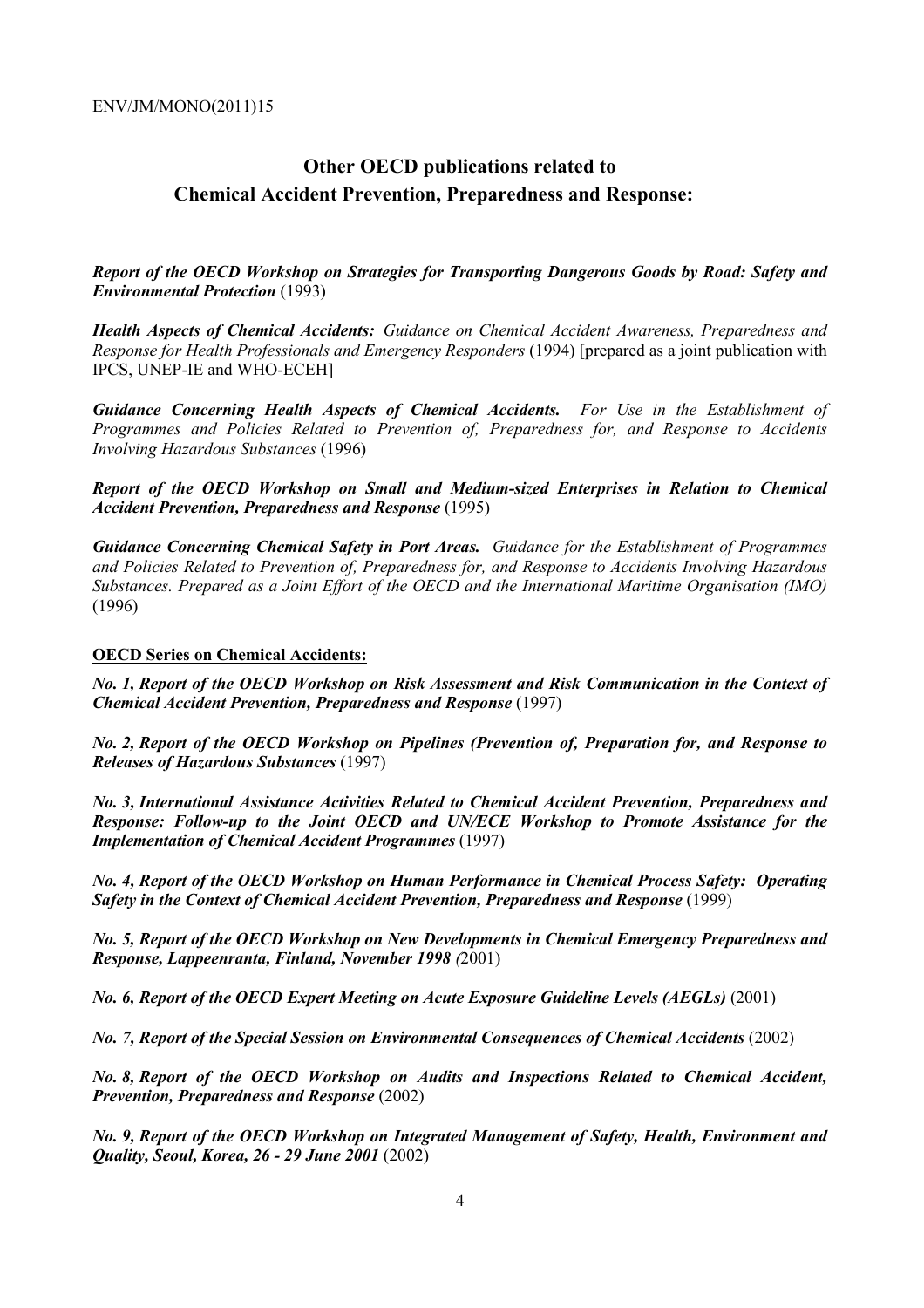*Internet Publication, Report of CCPS/OECD Conference and Workshop on Chemical Accidents Investigations* (2002)

*Special Publication, International Directory of Emergency Response Centres for Chemical Accidents*  $(2002,$  revision of 1<sup>st</sup> edition published in 1992)

*No. 10, Guiding Principles for Chemical Accident Prevention, Preparedness and Response* (2003, revision of the first edition published in 1992)

*No. 11, Guidance on Safety Performance Indicators for Industry, Public Authorities and Communities,*  (2003)

*No. 12, Report of the OECD Workshop on Communication Related to Chemical Releases Caused by Deliberate Acts, Rome, Italy, 25-27 June 2003* (2004)

*No. 13, Report of the OECD Workshop on Sharing Experience in the Training of Engineers in Risk Management, Montreal, Canada, 21-24 October 2003* (2004)

*No. 14, Report of the OECD Workshop on Lessons Learned from Chemical Accidents and Incidents, Karlskoga, Sweden, 21-23 September 2004* (2005)

*No. 15, Integrated Management Systems (IMS)-Potential Safety Benefits Achievable from Integrated Management of Safety, Health, Environment and Quality (SHE&Q)* (2005)

*No. 16, Report of the OECD-EC Workshop on Risk Assessment Practices for Hazardous Substances Involved in Accidental Releases, 16-18 October 2006, Varese, Italy (2007)* 

*No. 17, Report of Survey on the Use of Safety Documents in the Control of Major Accident Hazards* (2008)

*No. 18, Guidance on Developing Safety Performance Indicators for Public Authorities and Communities/ Public* (2008, revision of the first edition published in 2003)

*No. 19, Guidance on Developing Safety Performance Indicators for Industry (2008, revision of the first* edition published in 2003)

*No. 20, Report of the OECD-CCA Workshop on Human Factors in Chemical Accidents and Incidents, 8-9 May 2007, Potsdam, Germany* (2008)

*No. 21, Report of the OECD Workshop on Safety in Marshalling Yards, 15-16 October 2007, OECD, Paris, France* (2008)

**© OECD 2011** 

*Applications for permission to reproduce or translate all or part of this material should be made to: RIGHTS@oecd.org, Head of Publications Service, OECD, 2 rue André-Pascal, 75775 Paris Cedex 16, France.*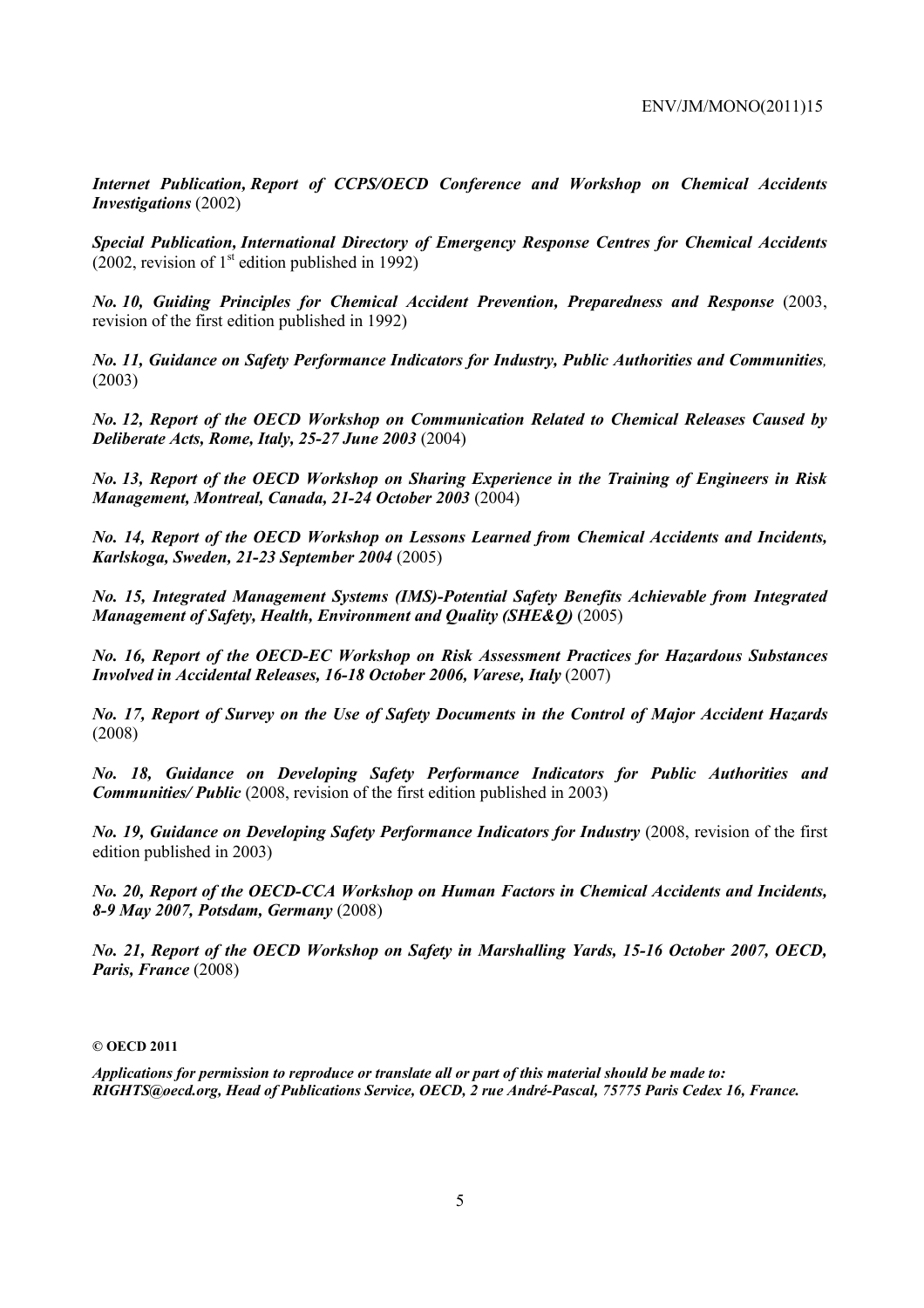#### **About the OECD**

The Organisation for Economic Co-operation and Development (OECD) is an intergovernmental organisation in which representatives of 34 industrialised countries in North and South America, Europe and the Asia and Pacific region, as well as the European Commission, meet to co-ordinate and harmonise policies, discuss issues of mutual concern, and work together to respond to international problems. Most of the OECD's work is carried out by more than 200 specialised committees and working groups composed of member country delegates. Observers from several countries with special status at the OECD, and from interested international organisations, attend many of the OECD's workshops and other meetings. Committees and working groups are served by the OECD Secretariat, located in Paris, France, which is organised into directorates and divisions.

The Environment, Health and Safety Division publishes free-of-charge documents in ten different series: **Testing and Assessment**; **Good Laboratory Practice and Compliance Monitoring**; **Pesticides and Biocides**; **Risk Management**; **Harmonisation of Regulatory Oversight in Biotechnology**; **Safety of Novel Foods and Feeds; Chemical Accidents; Pollutant Release and Transfer Registers; Emission Scenario Documents;** and **Safety of Manufactured Nanomaterials.** More information about the Environment, Health and Safety Programme and EHS publications is available on the OECD's World Wide Web site (www.oecd.org/ehs/).

*This publication was developed in the IOMC context. The contents do not necessarily reflect the views or stated policies of individual IOMC Participating Organizations.* 

The Inter-Organisation Programme for the Sound Management of Chemicals (IOMC) was established in 1995 following recommendations made by the 1992 UN Conference on Environment and Development to strengthen co-operation and increase international co-ordination in the field of chemical safety. The Participating Organisations are FAO, ILO, UNEP, UNIDO, UNITAR, WHO, World Bank and OECD. UNDP is an observer. The purpose of the IOMC is to promote coordination of the policies and activities pursued by the Participating Organisations, jointly or separately, to achieve the sound management of chemicals in relation to human health and the environment.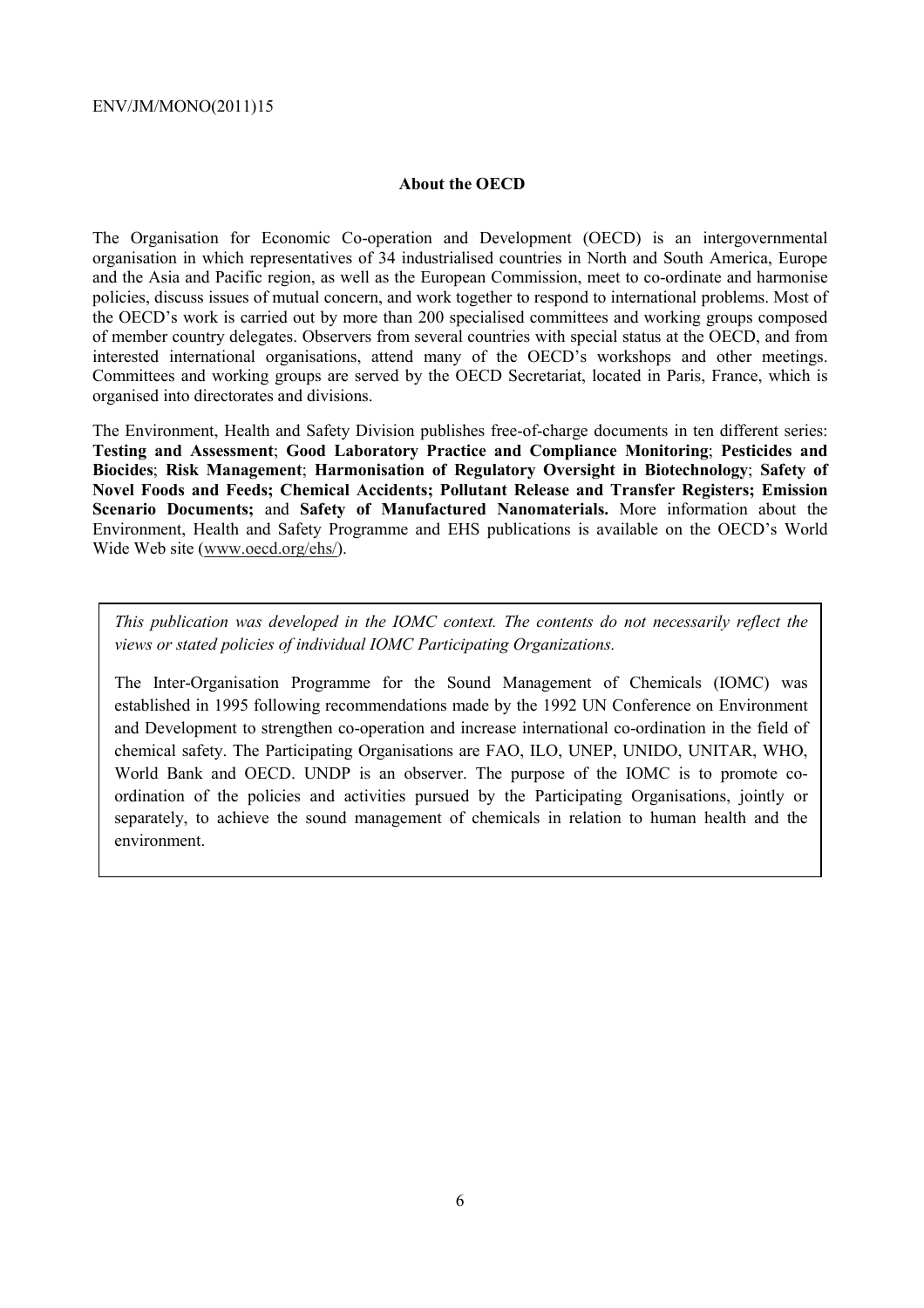**This publication is available electronically, at no charge.** 

**For this and many other Environment, Health and Safety publications, consult the OECD's World Wide Web site (www.oecd.org/ehs/)** 

**or contact:** 

**OECD Environment Directorate, Environment, Health and Safety Division 2 rue André-Pascal 75775 Paris Cedex 16 France** 

**Fax: (33-1) 44 30 61 80** 

**E-mail: ehscont@oecd.org**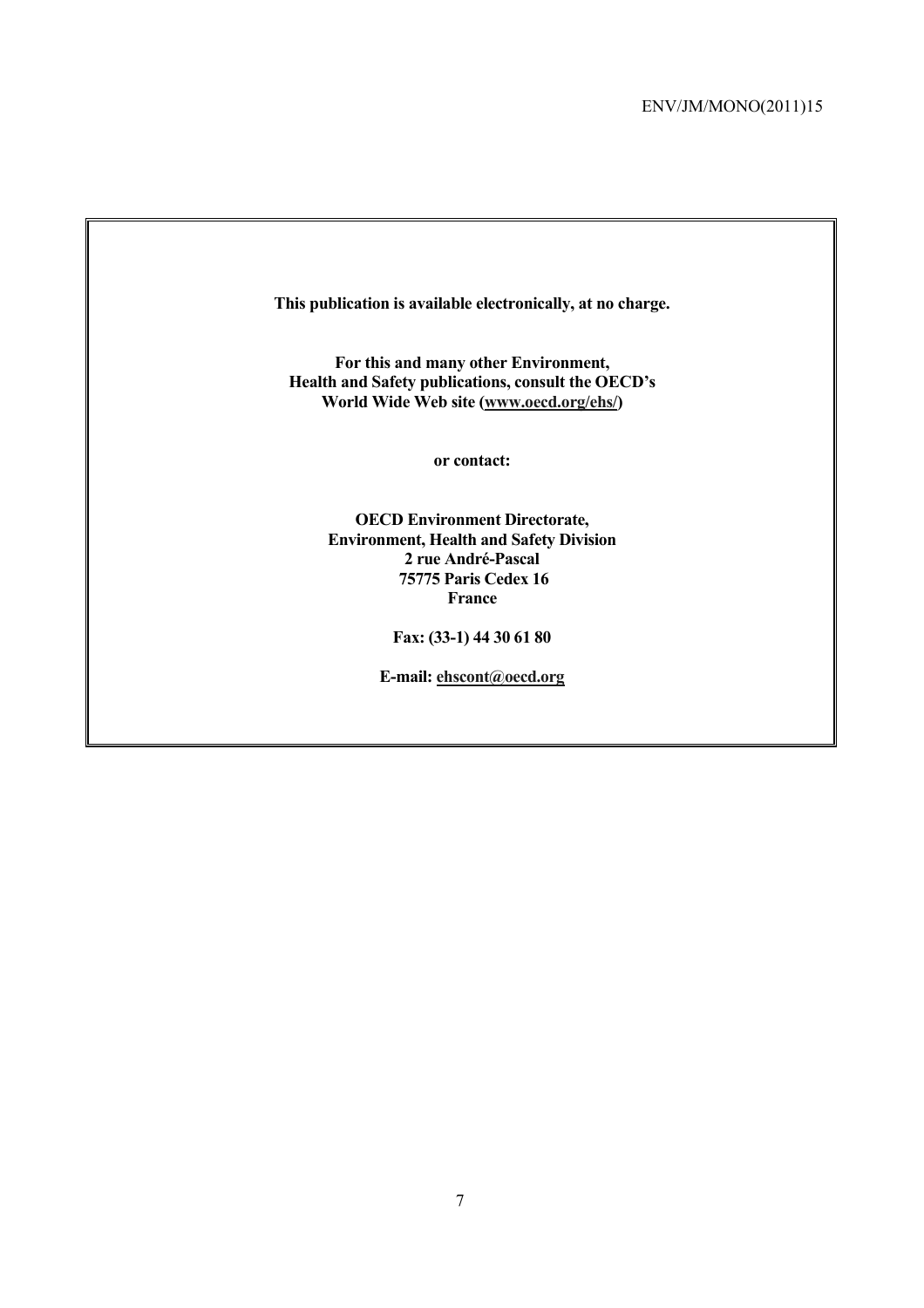#### **FOREWORD**

This Addendum has been developed as a supplement to the second edition of the OECD *Guiding Principles for Chemical Accident Prevention, Preparedness and Response,* published in 2003.

The Addendum takes into account the results of five workshops that were held under the auspices of the OECD Working Group on Chemical Accidents (WGCA) during the period from 2003 – 2007. The WGCA, which manages the OECD Programme on Chemical Accidents, consists of representatives of OECD member countries as well as experts from observer countries, international organisations, industry, labour, and environmental organisations.

The WGCA recommended that this Addendum be forwarded to the Joint Meeting of the Chemical Committee and Working Party on Chemicals, Pesticides and Biotechnology, for consideration as an OECD publication.

This document is being published under the responsibility of the Joint Meeting of the Chemicals Committee and the Working Party on Chemicals, Pesticides and Biotechnology, which has agreed that it be unclassified and made available to the public.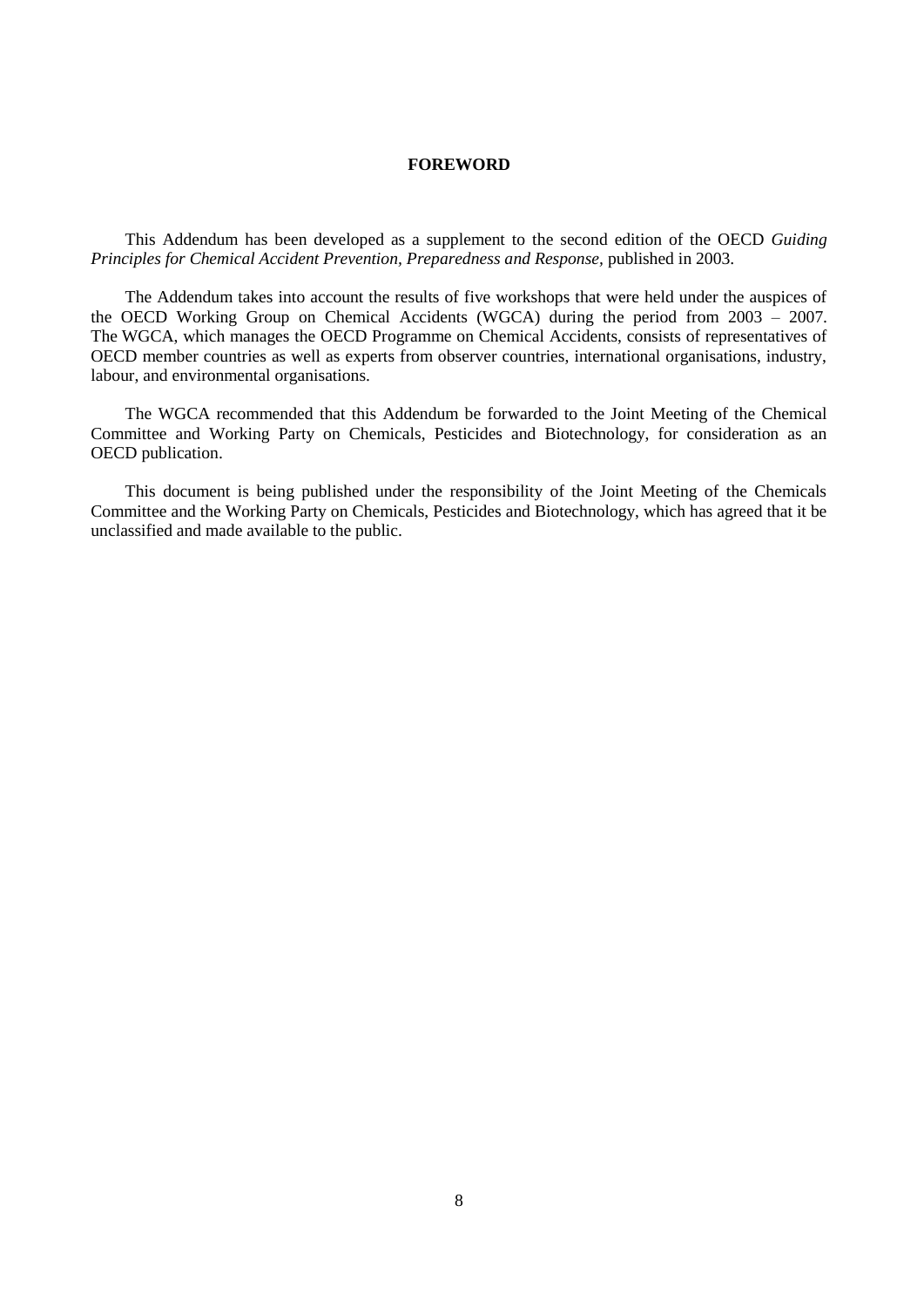#### **INTRODUCTION**

This Addendum has been developed as a supplement to the second edition of the OECD *Guiding Principles for Chemical Accident Prevention, Preparedness and Response,* published in 2003. It takes into account the results of five workshops that were held under the auspices of the OECD Working Group on Chemical Accidents (WGCA)<sup>1</sup> during the period from  $2003 - 2007$ .

This is not a stand-alone document; it can only be understood in conjunction with the  $2<sup>nd</sup>$  edition of the *Guiding Principles,* which is available at: [www.oecd.org/ehs](http://www.oecd.org/ehs) or [www.oecd.org/env/accidents](http://www.oecd.org/env/accidents) .

To make it easier to identify the new and amended text, any changes are printed in **blue**.

#### **BACKGROUND**

l

The OECD published the first edition of the *Guiding Principles for Chemical Accident Prevention, Preparedness and Response* in 1992 in order to set out general guidance for the safe planning and operation of facilities where there are hazardous substances in order to prevent accidents and, recognising that accidents may nonetheless occur, to mitigate adverse effects through effective emergency preparedness, land-use planning, and accident response. The *Guiding Principles* reflect the collective experience of the members of the WGCA and other experts in the field, and incorporates the conclusions and recommendations of the many workshops and other activities undertaken by the WGCA.

After a decade, the OECD reviewed the *Guiding Principles* and published an updated version in 2003 to:

- $\triangleright$  take account of national and international experience, as well as technical and policy developments, during the period 1992 – 2002;
- $\triangleright$  incorporate the results of OECD workshops and special reviews on different issues, held between 1992 and 2002, bringing together a wide range of experts representing various interests and nationalities; and
- $\triangleright$  expand the scope to include transport interfaces.

In 2005, the WGCA concluded that they should prepare periodic addenda to *the Guiding Principles* in order to capture the results of its workshops. While it is expected that there will be a more comprehensive review and update of the *Guiding Principles* approximately every 10-12 years, the interim addenda provide a way to share key lessons between the comprehensive updates.

The following Addendum is based on the conclusions and recommendations from five workshops:

- 1. *Communication related to chemical releases caused by deliberate* acts (Rome, Italy, June 2003)
- 2. *Sharing experience in the training of engineers in risk assessment* (Montreal, Canada, October 2003)
- 3. *Lessons learned from chemical accidents and incidents* (Karlskoga, Sweden, September 2004)

The WGCA, which manages the OECD Programme on Chemical Accidents, consists of representatives of OECD member countries as well as experts from observer countries, international organisations, industry, labour, and environmental organisations.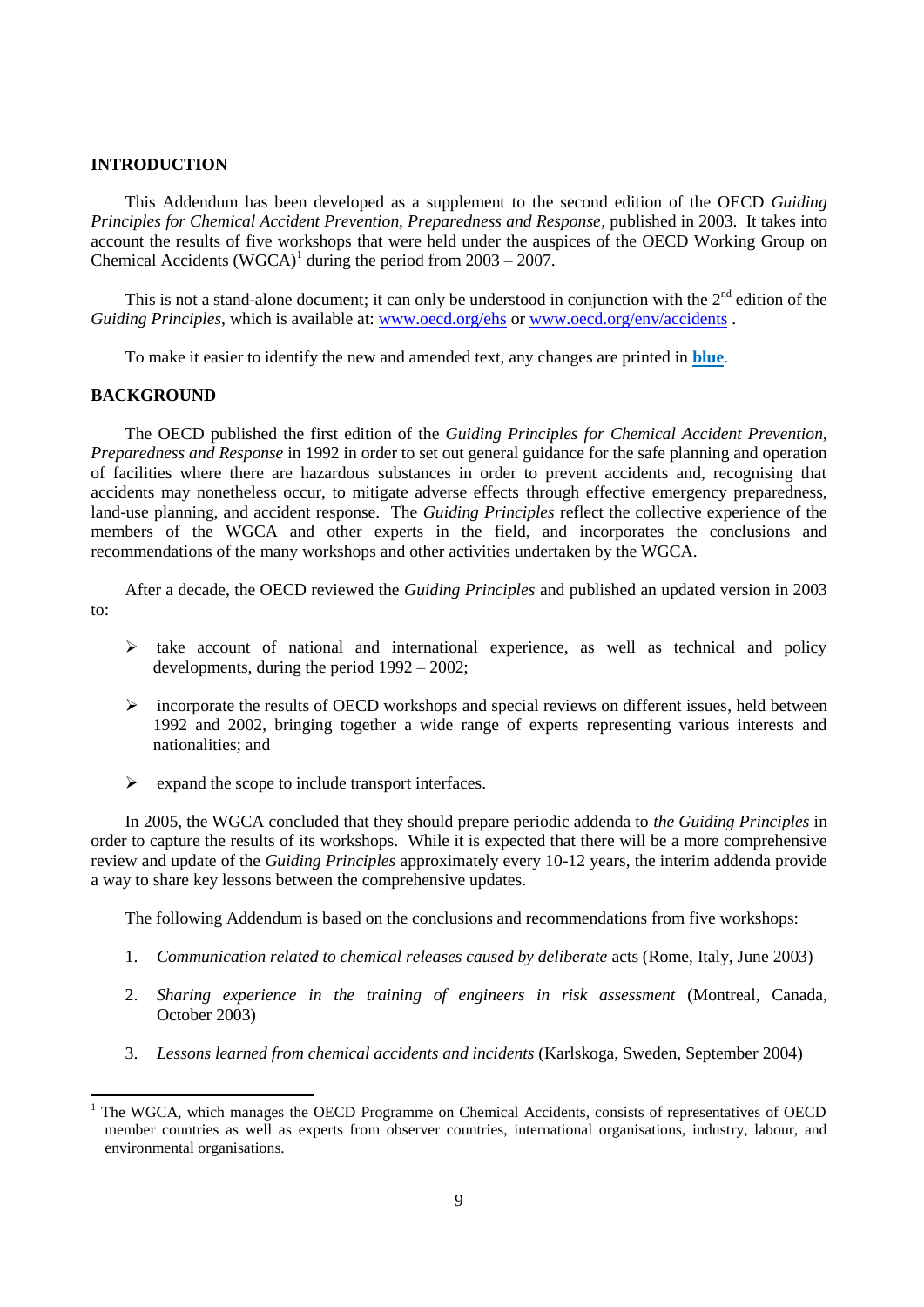- 4. *Human factors in chemical accidents and incidents* (Potsdam, Germany, May 2007)
- 5. *Safety in marshalling yards* (Paris, France, October 2007)

# **ADDENDUM**

The following is the Table of Contents from the *Guiding Principles*, amended to take account of the new text in the addendum:

- New subsections or Text Boxes added by this addendum are identified by italics.
- Any section that includes amended or added text is identified by an asterisk (\*).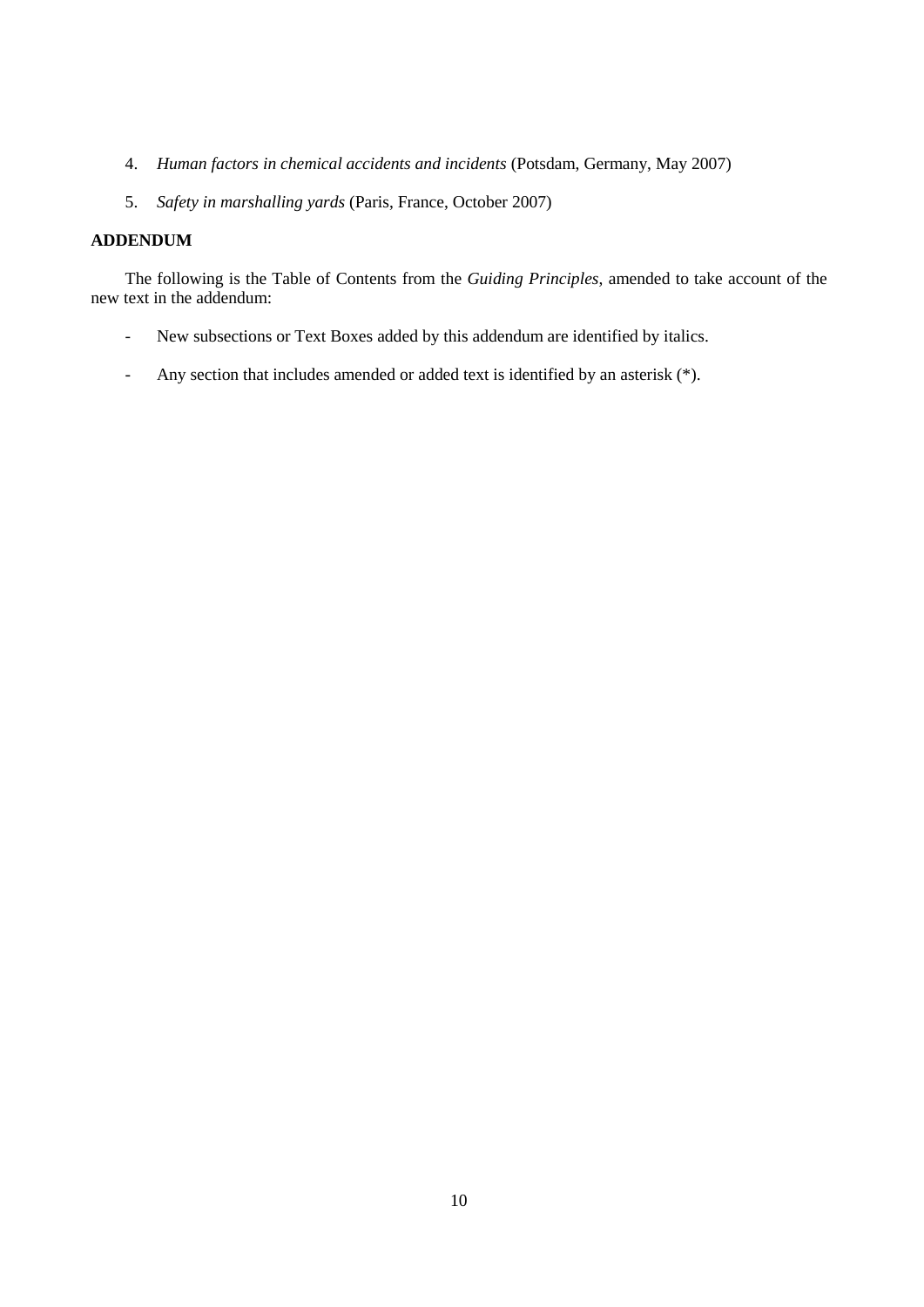# **Table of Contents**

| "Golden Rules" * |                                                                                                |
|------------------|------------------------------------------------------------------------------------------------|
|                  |                                                                                                |
| Part A:          | <b>Prevention of Chemical Accidents</b>                                                        |
|                  | Chapter 1: General Principles *                                                                |
|                  | Chapter 2: Industry (including management and labour)                                          |
|                  | a. Safety Culture                                                                              |
|                  | General principles *                                                                           |
|                  | Safety policy *                                                                                |
|                  | Safety management systems                                                                      |
|                  | Safety reporting                                                                               |
|                  | b. Hazard Identification and Risk Assessment *                                                 |
|                  | c. Siting, Design and Construction                                                             |
|                  | Siting of installations                                                                        |
|                  | Design, planning and layout                                                                    |
|                  | Construction                                                                                   |
|                  | d. Operation                                                                                   |
|                  | Procedures *                                                                                   |
|                  | Personnel                                                                                      |
|                  | Internal communication                                                                         |
|                  | Education and training *                                                                       |
|                  | [New Text Box on:<br>Special Considerations Related to Engineers and Other Safety Specialists] |
|                  | Human factors                                                                                  |
|                  | Alarm Management                                                                               |
|                  | e. Maintenance and Repairs                                                                     |
|                  | f. Modifications (technical and organisational) *                                              |
|                  | g. Review and Evaluation of Safety Management Performance                                      |
|                  | h. Decommissioning, Closure and Demolition                                                     |
|                  | i. Other Industry Responsibilities                                                             |
|                  | Product Stewardship and assistance to other enterprises *                                      |
|                  | Transfer of technology                                                                         |
|                  | Acquisitions and affiliated operations                                                         |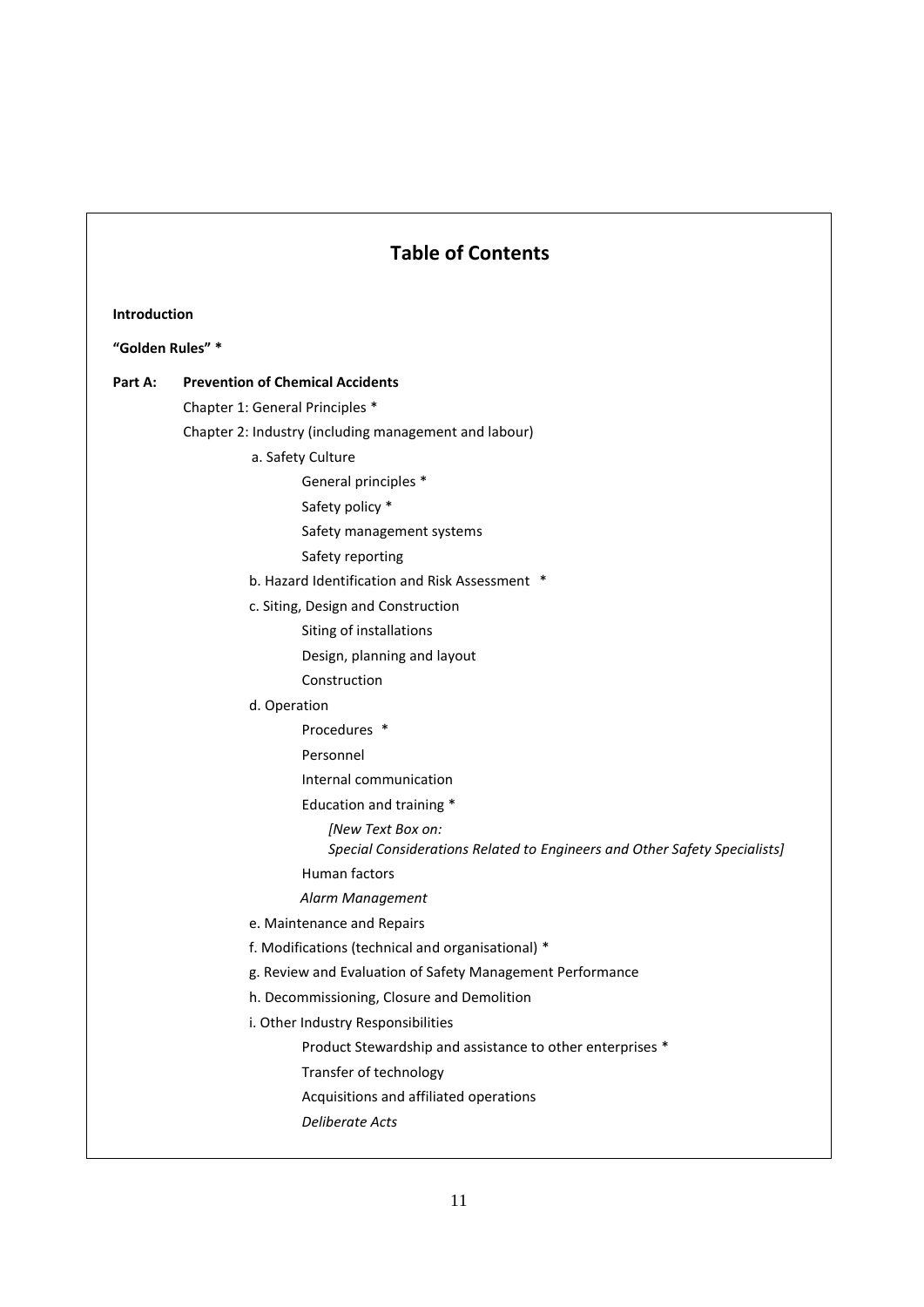Chapter 3: Public Authorities

- a. Safety Strategy and a Control Framework
- b. Land-Use Planning
- c. Safety Performance Review and Evaluation \*
- Chapter 4: Public and Other Stakeholders
	- a. Communities/Public
	- b. Labour Organisations
	- c. Research/Academic Institutions
	- d. International Organisations
	- e. Non-governmental Organisations (NGOs)

#### **Part B. Emergency Preparedness/Mitigation**

Chapter 5: Emergency Preparedness and Planning

- a. General Principles \*
- b. Industry
- c. Public Authorities
- d. Public and Other Stakeholders
	- Communities/public
	- Labour organisations
	- Research/academic institutions
	- Non-governmental organisations

Chapter 6: Land-Use Planning

Chapter 7: Communication with the Public

#### **Part C: Emergency Response**

Chapter 8: General Principles

Chapter 9: Industry

Chapter 10: Public Authorities

Chapter 11: Public and Other Stakeholders

- a. Public/Communities
- b. Media
- c. Non-governmental Organisations

#### **Part D: Follow-up to Incidents (Accidents and Near-Misses)**

- Chapter 12: Assessment of Consequences
- Chapter 13: Medical Aspects of Follow-Up
- Chapter 14: Incident Documentation and Reporting
	- a. General Principles \*
	- b. Public Authorities
	- c. Industry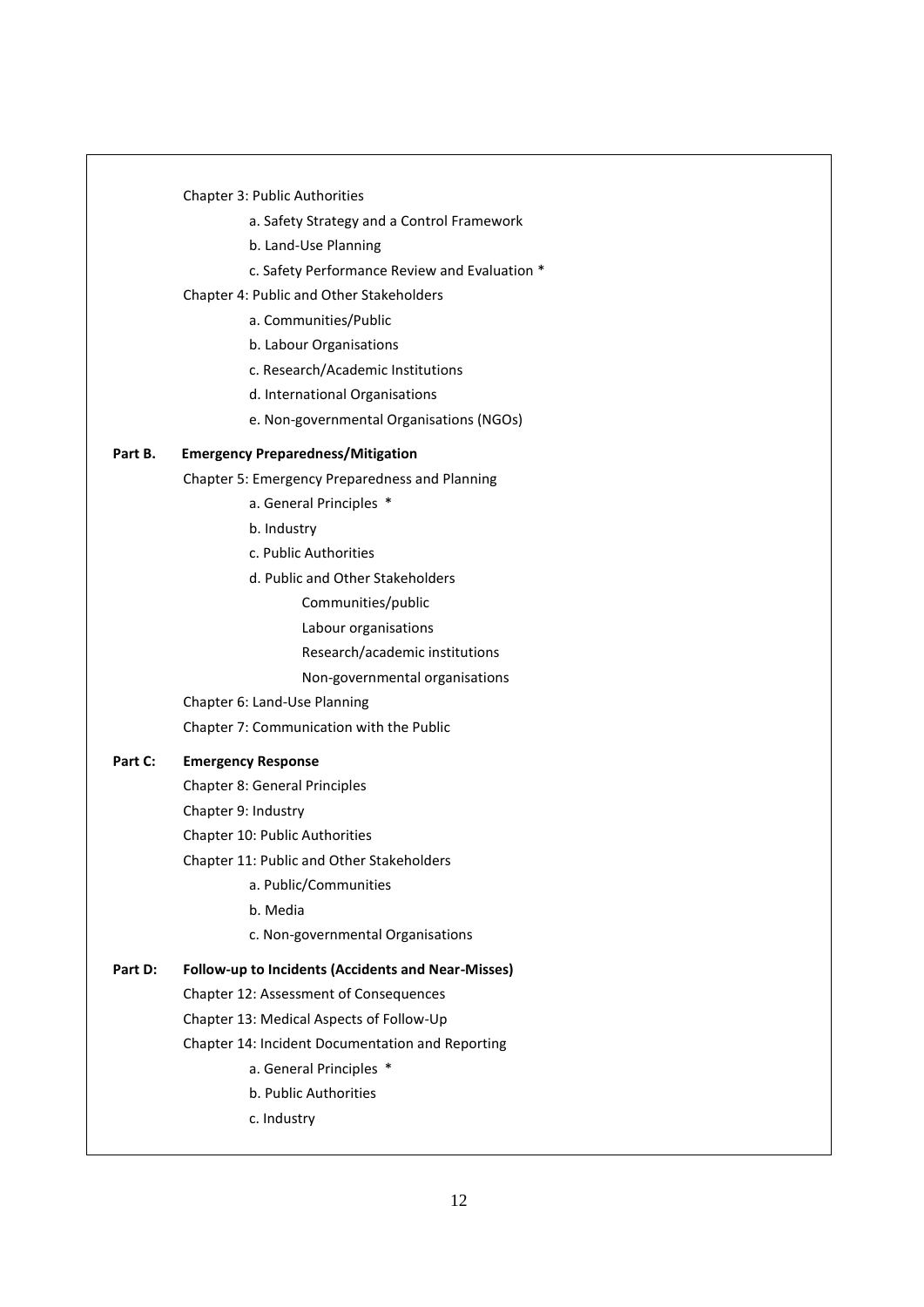|                | Chapter 15: Incident Investigations                                                |
|----------------|------------------------------------------------------------------------------------|
|                | a. General Principles                                                              |
|                | Key elements of root cause investigations *                                        |
|                | Sharing the results of investigations *                                            |
|                | [New Text Box on: Improving the Sharing of Lessons Learned]                        |
|                | b. Industry                                                                        |
|                | c. Public Authorities                                                              |
|                | d. Other Stakeholders                                                              |
| Part E:        | <b>Special Issues</b>                                                              |
|                | Chapter 16: Transboundary/International Issues                                     |
|                | a. Transboundary Co-operation                                                      |
|                | b. Bilateral and Multilateral Technical and Financial Assistance                   |
|                | General principles                                                                 |
|                | Role of aid agencies (national and multinational)                                  |
|                | Role of multilateral financial institutions                                        |
|                | Role of intergovernmental organisations                                            |
|                | Role of recipient countries                                                        |
|                | c. Transfer of Technology and International Investments                            |
|                | General principles                                                                 |
|                | Transfer of technology from developed countries to developing countries or CEITs   |
|                | Investments by enterprises based in developed countries in hazardous installations |
|                | located in developing countries or CEITs                                           |
|                | Role of industry in countries receiving technology or investments                  |
|                | Role of public authorities in countries receiving technology or investments        |
|                | Chapter 17: Fixed Installations and Transport                                      |
|                | a. Transport Interfaces *                                                          |
|                | b. Port Areas                                                                      |
|                | c. Pipelines                                                                       |
|                | d. Marshalling Yards                                                               |
| <b>Annexes</b> |                                                                                    |
| ı.             | Explanation of Terms Used *                                                        |
| II. Acronyms   |                                                                                    |
|                | III. Key Word Index                                                                |
|                | IV. Selected References *                                                          |
|                | V. Background Information                                                          |
|                | VI. Summary of the "Golden Rules"                                                  |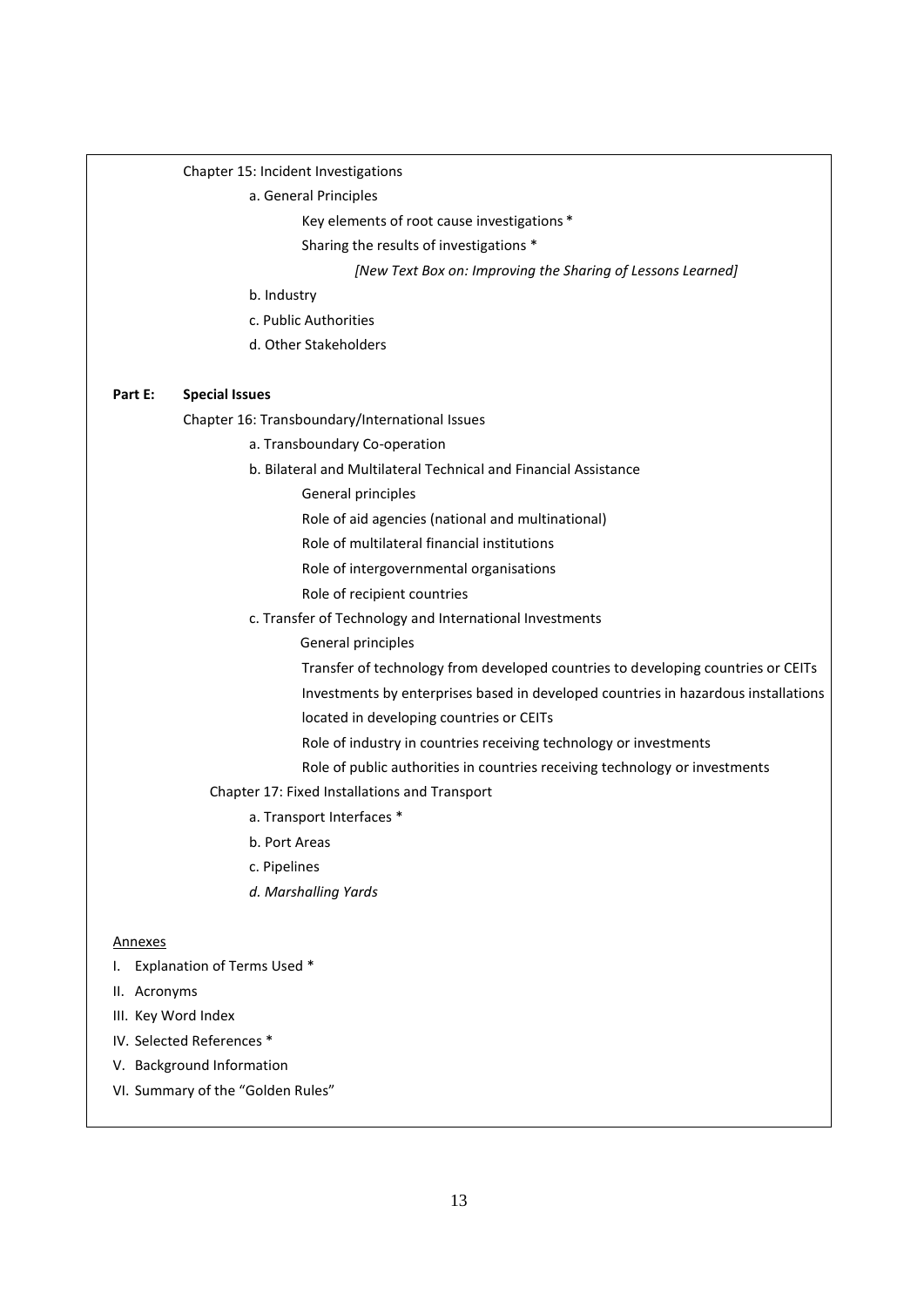# **GOLDEN RULES** (pages  $21 - 24$ )<sup>2</sup>

*Change to the Golden Rules: under the Role of Industry, the fifth point is amended by adding the word 'organisation' to the first line*

**Be especially diligent in managing change.**

Any significant changes (including changes in process technology, organisation*,* staffing, and/or procedures), as well as start-up and shut-down operations and maintenance/repairs, increase the risk of an accident. It is therefore particularly important to be aware of this and to take appropriate safety measures when significant changes are planned – before they are implemented.

#### **PART A: PREVENTION OF CHEMICAL ACCIDENTS**

#### **Chapter 1: General Principles** (pages 29-32)

Chapter 1 includes an overview of the roles and responsibilities of the various interested stakeholders, recognising that prevention is the concern of a wide range of different parties and there is a need for cooperation among stakeholders. Chapter 1 contains nineteen general principles set out in paragraphs numbered 1.1 to 1.19.

*Changes to Chapter 1: Two new paragraphs (1.20 and 1.21) are added* 

#### **Paragraph 1.20**

Members of all stakeholder groups should be able to communicate effectively to their colleagues and superiors about safety and risk issues. Risk communication should take into account the fact that groups of people in an organisation may have different objectives (which may be conflicting), and that different disciplines may use different terminology when addressing safety and risk issues.

#### **Paragraph 1.21**

Engineers, safety specialists, and others trained in process or chemical safety should help to raise awareness of industry and others (including the public) about issues associated with chemical accident risks and safety.

 $\triangleright$  Enterprises, public authorities and other organisations should be receptive to addressing health, safety and environmental concerns identified by engineers and safety specialists, and should encourage engineers and safety specialists to share their concerns.

#### **Chapter 2: Industry (including management and labour)** (pages 33 - 65)

#### *Section a: Safety Culture (pages 33 – 37)*

*Changes to Section a:* 

 $\overline{\phantom{a}}$ 

- *Paragraph 2.a.3 a new subpoint is added*
- *Paragraph 2.a.7 - a new subpoint is added*
- **Paragraph 2.a.3 – A new subpoint is added**

Existing paragraph 2.a.3:

The safety culture should encourage initiative and alertness in the interest of safety. (this is followed by three subpoints)

<sup>&</sup>lt;sup>2</sup> The page numbers indicate where the relevant text can be found in the  $2<sup>nd</sup>$  edition of the *Guiding Principles*.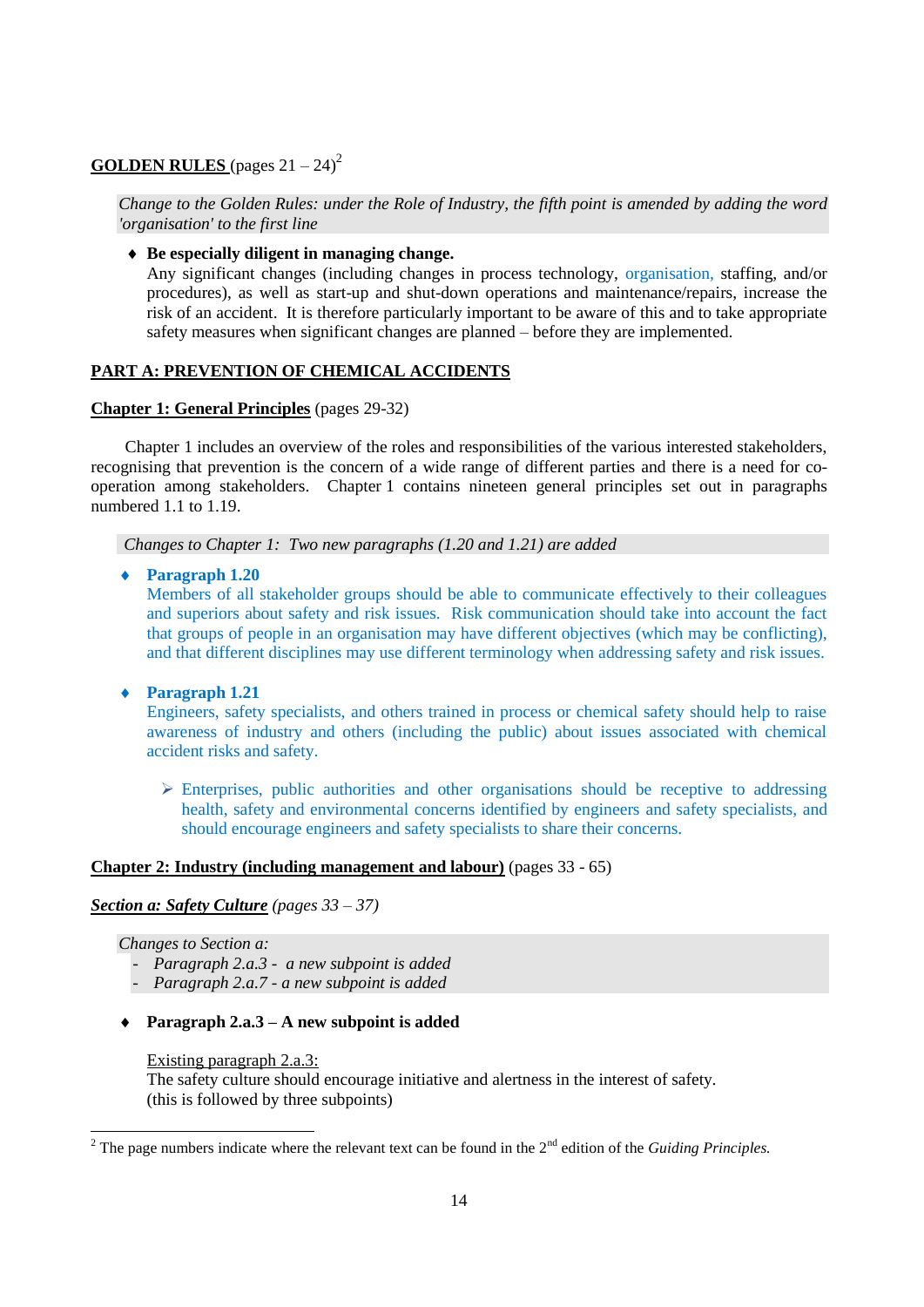#### New subpoint to 2.a.3:

 Management should promote the idea of "eternal vigilance", as part of the safety culture, to avoid complacency and the belief by managers and other employees that accidents are rare events that won't occur during their tenure.

#### **Paragraph 2.a.7 – A new subpoint is added (with four bullets)**

#### Existing paragraph 2.a.7**:**

Each enterprise should have a clear and meaningful written statement of its Safety Policy agreed, promulgated and applied throughout the enterprise, reflecting the corporate safety culture, containing the overall aims and principles with respect to chemical safety, and incorporating the "zero incident" goal as well as the safety objectives established by public authorities. (this is followed by four subpoints)

#### New subpoints to 2.a.7:

- $\triangleright$  The Safety Policy should address measures to assess and improve the safety culture, and any review of the Safety Policy should take account of the assessment of the safety culture.
	- Assessment of safety culture has proven to be an important tool to promote safety, and should be helpful in setting priorities for audits and inspection programmes.
	- The assessment should address the beliefs and actions of management and other employees. Management/leadership behaviour is a crucial target when assessing safety culture.
	- The assessment of safety culture should go beyond the individual mindset and stated values. It should address group-level phenomena, such as: the beliefs and motivations of employees; social and group dynamics; shared basic assumptions that influence beliefs and behaviour; learning processes; and informal leadership.
	- Assessment techniques need to be tailored to specific enterprises, organisations and groups. Diagnosing deeper layers of safety culture necessitates that the approach used be flexible and analytical.

# *Section b: Hazard Identification and Risk Assessment (pages 38-40)*

#### *Changes to Section b:*

- *Paragraph 2.b.7 two new subpoints are added*
- *New Paragraph 2.b.8(bis) is added after 2.b.8*

# **Paragraph 2.b.7 – Two new subpoints are added**

#### Existing paragraph 2.b.7:

Risk assessments related to hazardous installations should take account of all possible consequences, including environmental consequences (as well as possible health consequences). (this is followed by six subpoints)

#### New subpoints to 2.b.7:

 $\triangleright$  Risk assessments and risk management decisions should take into account the diverse risks at a hazardous installation, as well as the multidisciplinary nature of risks. In this regard, it is important to recognise that some sites have complex technical, organisational, and/or social issues that should be addressed (such as staff shift patterns and language differences among employees). Therefore, qualified and informed professionals from various sectors should be involved, to the extent practical.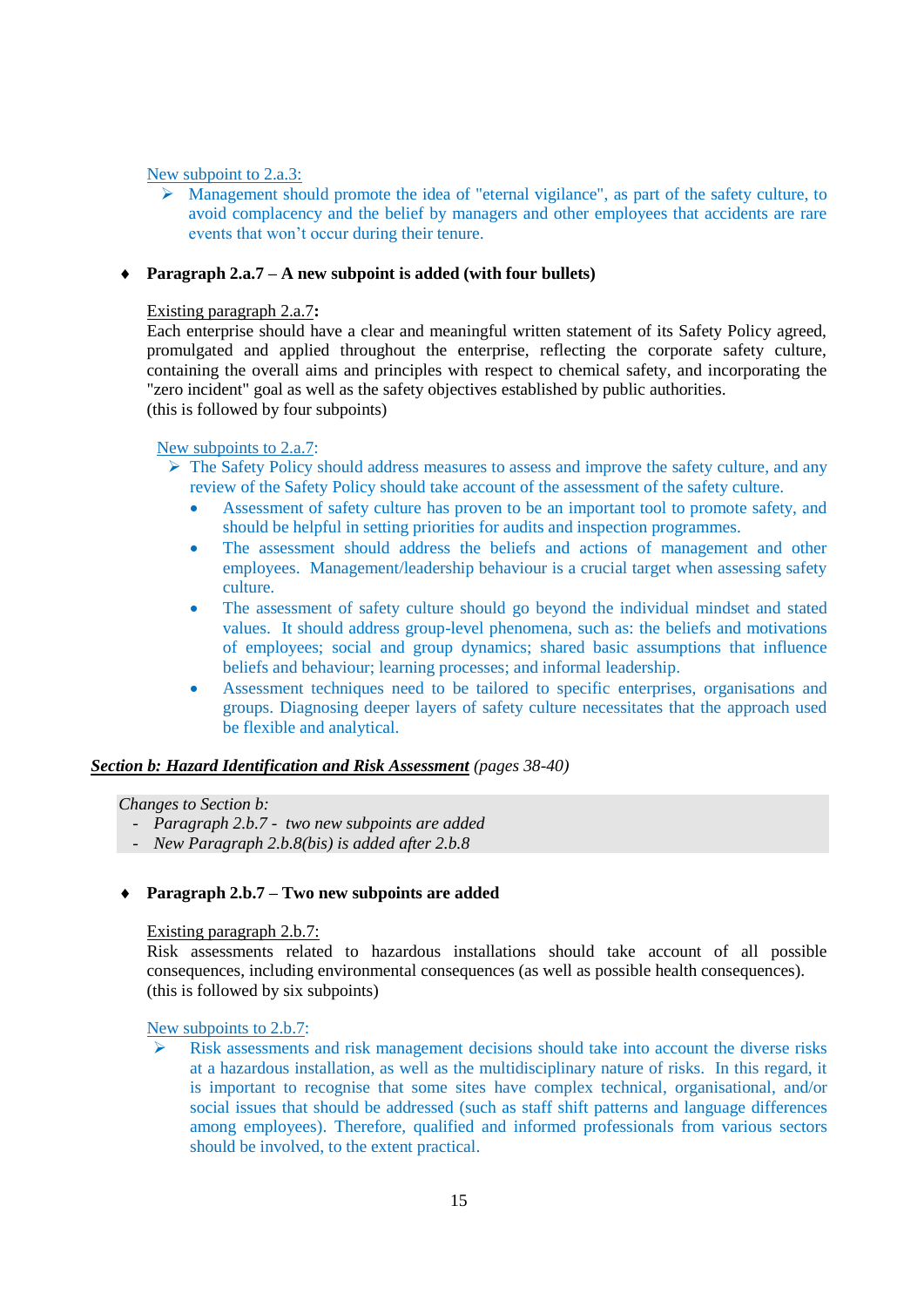- $\triangleright$  Risk assessments should take into account the possibility of "domino effects" between hazardous installations, and between transport systems and fixed installations.
- **New paragraph 2.b.8(bis) – A new paragraph is added between 2.b.8 and 2.b.9**

2.b.7(bis): Risk management decisions should be well-documented. This is important for a number of reasons; for example, documentation helps to: support further decision-making; comply with legal requirements; understand what went wrong when an accident occurs; assist with enforcement; and facilitate communications.

#### *Section d: Operation (pages 46 – 56)*

Section d (existing) contains five subsections:

- Procedures
- Personnel
- Internal communication
- Education and training
- Human factors

#### *Changes to Section d:*

- *Paragraph 2.d.7 is moved from "Procedures" to a new subsection in Section i related to "Deliberate Acts".*
- *Paragraph 2.d.34 under "Education and training" is amended.*
- *A Text Box is added which addresses the special considerations related to engineers and safety specialists.*
- *A sixth subsection is added to address "Alarm management" with three paragraphs (2.d.47 – 2.d.49).*
- **Paragraph 2.d.7 related to site security is moved from "Procedures" to a new subsection on "Deliberate Acts" in Section i**.
- **Paragraph 2.d.34 – New text is added to an existing subpoint (related to the subjects to be addressed in an enterprise's education and training programme).**

#### Existing paragraph 2.d.34

Management should take all reasonable measures to ensure that all those employed at a hazardous installation, including temporary employees and contractors, receive appropriate education and training and are competent to carry out their tasks under both normal and abnormal conditions. (this is followed by six subpoints)

#### Two new bullets in first subpoint of 2.d.34

- $\triangleright$  This education and training should address:
	- hazard identification, risk evaluation, and appropriate corrective measures to address safety concerns;
	- risk prevention and mitigation;
	- actions that should be taken in unusual or emergency situations;
	- correct materials handling procedures;
	- human factors and risk communication;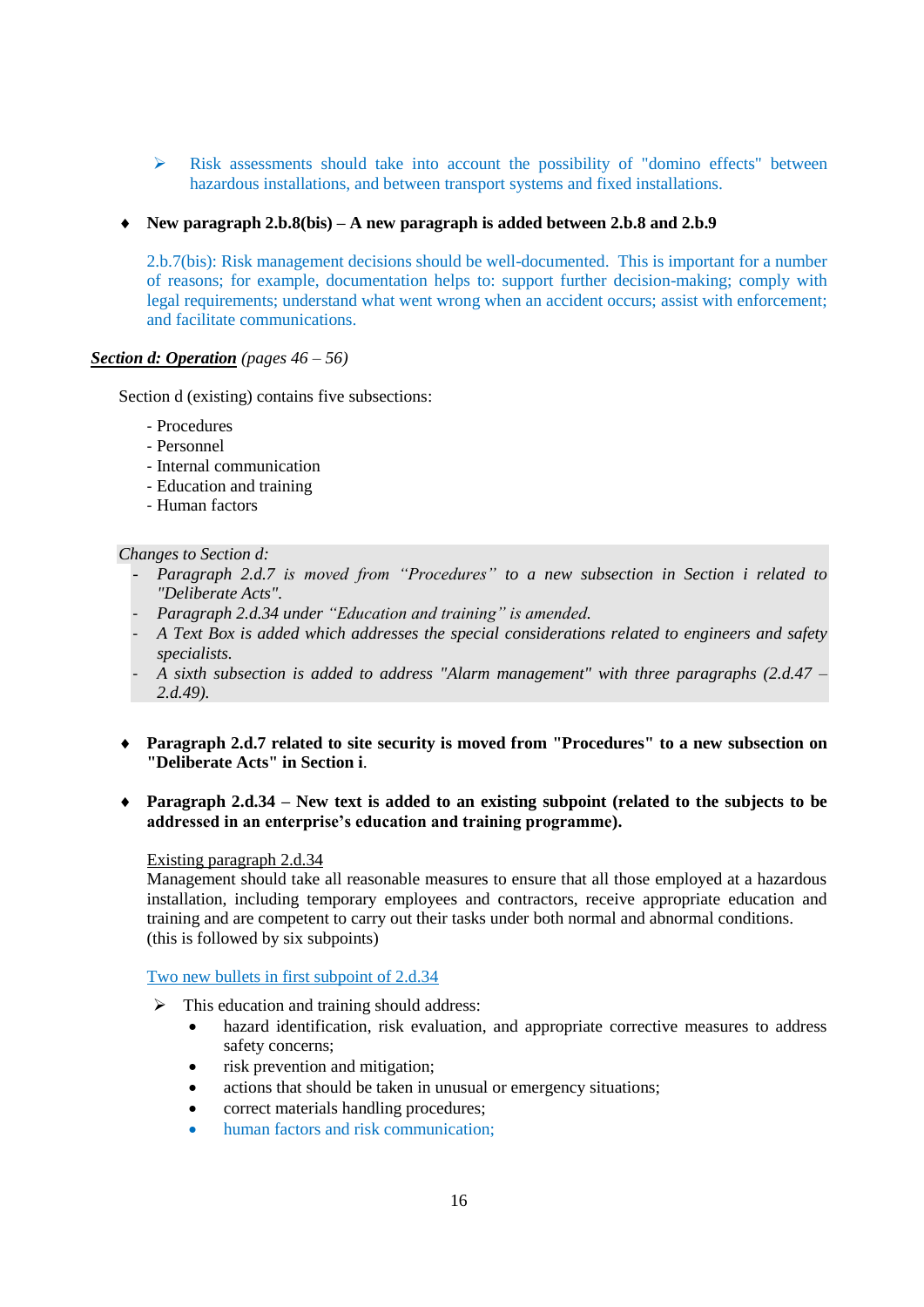- the role played by people in the context of different aspects of design and operation of the installation, including control (internal and external inspection, audits), maintenance, and management; and
- any special hazards unique to their job.
- **After Paragraph 2.d.41: The following text box is added at the end of the subsection on "Education and Training"**

| <b>Special Considerations Related to Engineers and other Safety Specialists</b>                                                                                                                                                                                                                                                                                                                  |  |  |
|--------------------------------------------------------------------------------------------------------------------------------------------------------------------------------------------------------------------------------------------------------------------------------------------------------------------------------------------------------------------------------------------------|--|--|
| Engineers and other safety specialists have a duty to identify safety issues and to provide<br>leadership with respect to safety issues to others in their communities.                                                                                                                                                                                                                          |  |  |
| Engineers and other safety specialists should be called on to raise the awareness of management<br>and others employees, and educate them with respect to issues concerning safety and risk.                                                                                                                                                                                                     |  |  |
| It is important for engineers and other safety specialists to be able to<br>communicate effectively to their colleagues and to management about safety<br>and risk issues, recognising that others in the enterprise or organisation may<br>have different objectives and use different terminology. Discussions of these<br>issues can help reach appropriate decisions about risks and safety. |  |  |
| Engineers and other safety specialists should be aware of which forces drive<br>the decision-making process and ensure that good engineering practices with<br>respect to safety, health and the environment are considered appropriately.                                                                                                                                                       |  |  |
| It is important for engineers and safety specialists to be aware of the limits of<br>their own knowledge with respect to their role in the safe siting, design<br>construction, operation, maintenance, and/or decommissioning of hazardous<br>installations. They should seek ways to continue acquiring additional<br>information and training, as appropriate.                                |  |  |
| Engineers and other safety specialists should recognise the value of showing by example how to<br>make safety a priority.                                                                                                                                                                                                                                                                        |  |  |
| Managers should recognise the important role of engineers and safety specialists in risk<br>management decision-making and seek input and reasoning as to why a situation may be safe or<br>unsafe.                                                                                                                                                                                              |  |  |
| The training of engineers and safety specialists should, at a minimum, include the concepts of<br>risk and risk management, operational deviations, probability of failure, and failure<br>consequences recognising that specific training programmes will take into account the different<br>educational systems in different localities.                                                       |  |  |
| Engineers and other safety specialists must maintain their level of competence<br>taking into account new technological, legal and other developments. This<br>could be done through in-house training programmes, continuing education<br>courses, on-line and written materials, external training activities, etc.                                                                            |  |  |
| Enterprises and other organisations that employ engineers and other safety<br>$\equiv$<br>should support continuing professional development<br>specialists<br>and<br>maintaining their level of competence (including with respect to risk<br>assessment and risk management).                                                                                                                  |  |  |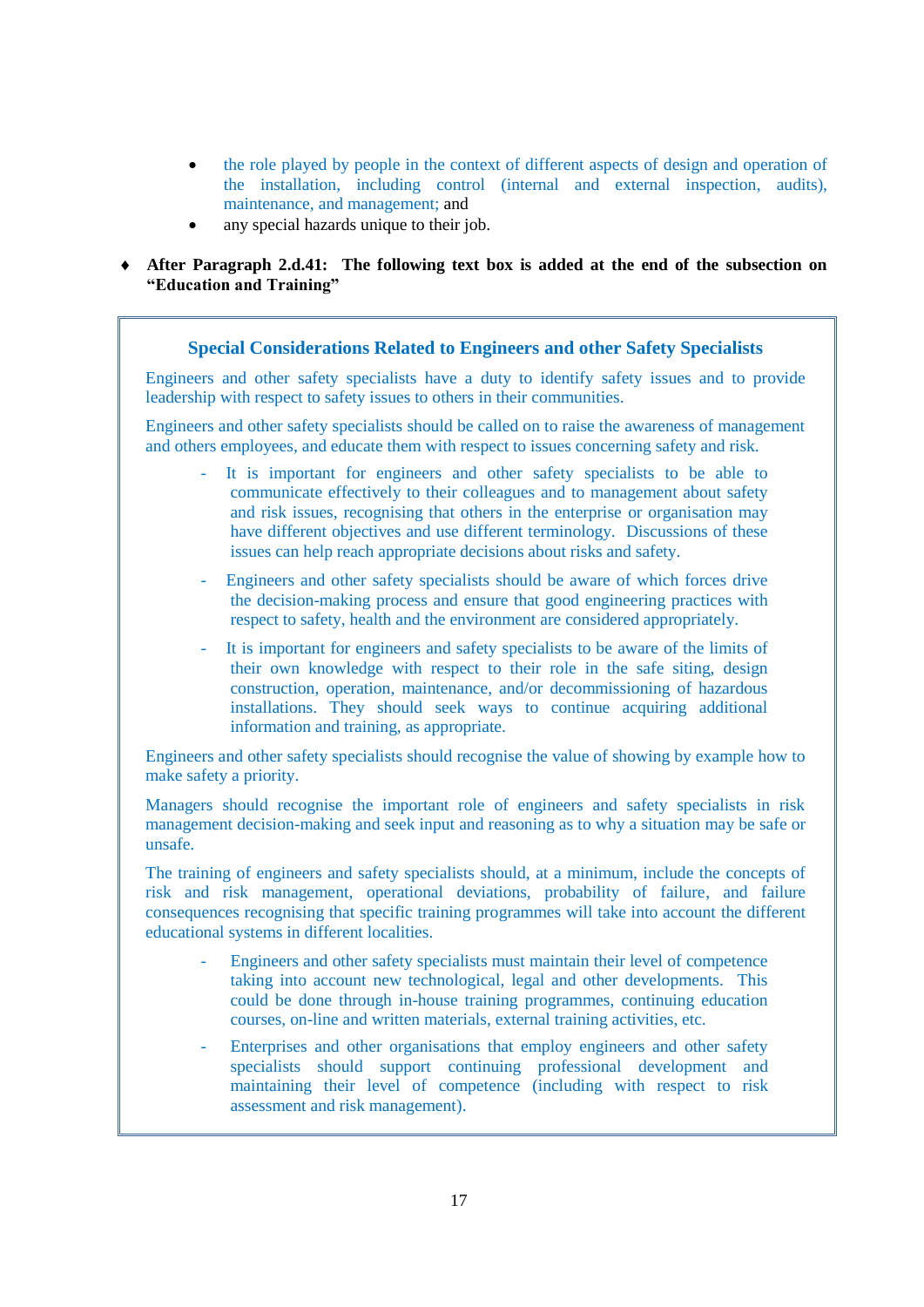# **New Subsection on "Alarm management"**

# **Paragraphs 2.d.47 – 2.d.49 – Three new paragraphs constituting the new subsection**

#### New Paragraph 2.d.47

Every hazardous installation should have a clear and well-defined alarm management strategy, as part of its safety management system.

- $\triangleright$  Good alarm management will help prepare for unanticipated events by providing: detection of failure(s); identification of problems and causes; and implementation of countermeasures aimed at returning the process to a normal or safe situation.
- $\triangleright$  The alarm management strategy should include means to prevent: alarm flooding; overloading of the operator; complacency by the operator when an alarm is triggered; and/or operator(s) ignoring alarms he/she considers to be unimportant.

#### New Paragraph 2.d.48

The alarm management strategy should provide for an effective alarm system, which provides a signal in response to any deviation from the normal situation which requires immediate action.

- The purpose of an alarm system is to direct the operators' attention towards conditions at the installation requiring timely assessment and/or action.
- $\triangleright$  Every alarm presented to the operator should be useful and relevant to the operator. Alarm systems should be designed taking into account the operators' needs.
- Every alarm should have a defined response and adequate time should be allowed for the operator to carry out this response.
- $\triangleright$  The alarm system should be continuously monitored, tested, analysed and improved.

# New Paragraph 2.d.49

Any overriding or bypassing of alarms should be: assessed as a temporary measure, consistent with the Management of Change process; logged through manual or computer-generated written documentation; regularly re-assessed; and reinstated when the override or by-pass is no longer necessary. The reinstatement should also be documented.

# *Section f: Modifications (technical and organisational) (pages 56-57)*

*Changes to Section f: New Paragraph 2.f.6 is added, consisting of the first subpoint of existing Paragraph 2.f.2 plus new text.*

# ◆ New Paragraph 2.f.6

When a company undergoes a re-organisation or significant personnel changes, the management of safety should be a priority.

- Procedures should also exist to ensure that changes in management, labour and organisation do not compromise safety (including, for example, changes in corporate structure or financing, downsizing of staff, outsourcing of certain production activities). Such changes should trigger review procedures to ensure safety has not been adversely affected. (*existing text from 2.f.2)*
- $\triangleright$  It is important to manage any reorganisation or significant personnel changes with respect to its impact on the corporate safety culture.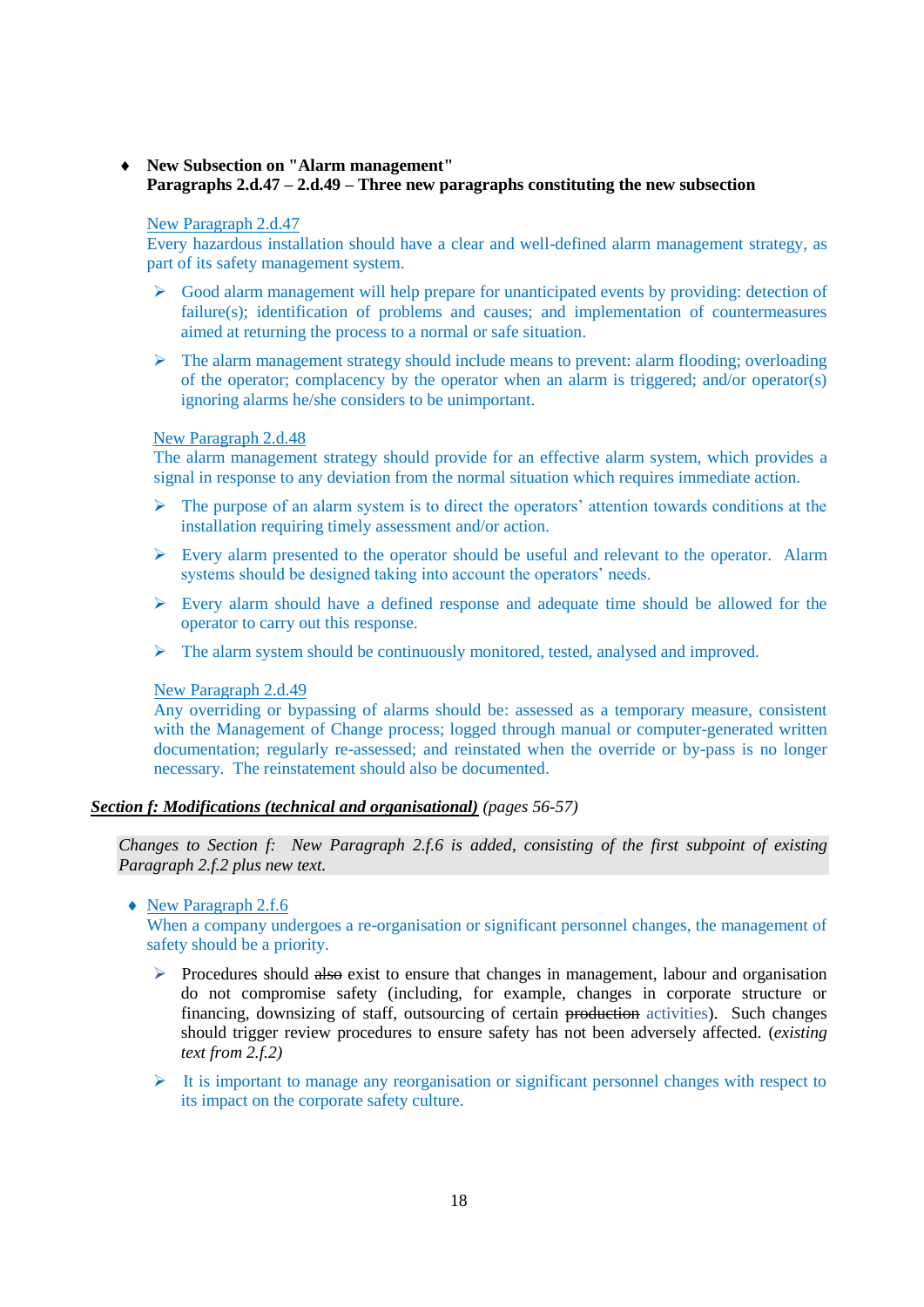#### *Section i: Other Industry Responsibilities (pages 61-65)*

Section i (existing) contains three subsections:

- Product Stewardship and assistance to other enterprises
- Transfer of technology
- Acquisitions and affiliated operations

*Changes to Section i:* 

- *Paragraph 2.i.4 under "Product Stewardship and assistance to other enterprises" – first subpoint is amended*
- *A fourth subsection is added to address "Deliberate acts" with an introduction and three paragraphs (2.i.19 – 2.i.21). Paragraph 2.i.19 is the former paragraph 2.d.7 with the addition of "arson" in the list of examples of deliberate acts, and the addition of four subpoints. Paragraphs 2.i.20 – 2.i.21 are new text*

#### **Paragraph 2.i.4 – First subpoint is amended**

#### Existing Paragraph 2.i.4

Industry/trade associations, local chambers of commerce and other industrial and professional organisations should provide a useful means of disseminating information related to prevention of accidents involving hazardous substances. (this is followed by two subpoints)

Amended subpoint to 2.i.4:

- Industry/trade associations and industrial/professional/standards organisations should be critical sources of guidance, consultant services, training, and other technical tools, providing a mechanism for channelling the collective experience of their members towards the development of resources which can be made available to both members and non-members.
- **New Subsection on "Deliberate acts" An introduction and paragraphs 2.i.19 – 2.i.21, three paragraphs which constitute the new subsection**

#### *Deliberate acts*

*Deliberate acts are defined for purposes of these* Guiding Principles *to be actions by individual(s) purposely intended to create harm. This would include: theft, vandalism, sabotage, malfeasance by operators, arson or terrorism. Thus, it does not include actions such as operator errors or violations of rules (caused by, e.g., negligence, lack of intention, mistakes) where the operator did not have the intent to do harm.*

*Both public authorities and management of hazardous installations have roles and responsibilities with respect to security and safety in the prevention of accidents caused by deliberate acts. This subsection focuses on the role of industry, but also addresses some aspects of the authorities' roles. Consideration should be given to which authorities should be involved in addressing chemical accidents caused by deliberate acts. This will generally include agencies responsible for domestic/national or international security and the police, in addition to the various public authorities that are normally involved in chemical accident prevention, preparedness and response*. (see also changes to Chapters 3, 5, 7, and 10)

*It is beyond the scope of this document to address the range of issues associated with site security at hazardous installations, which are the concern of national and international security agencies.*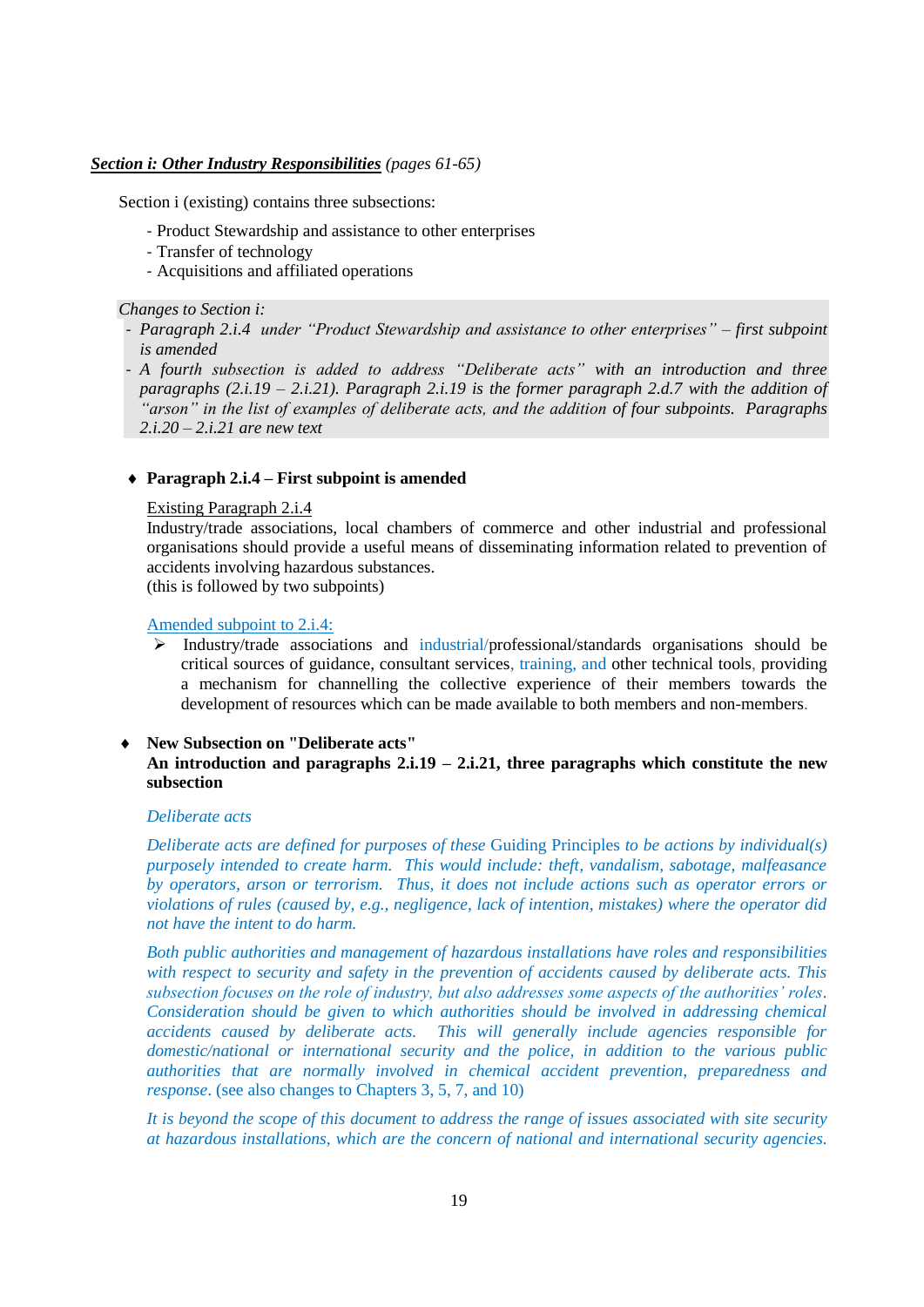*However, these* Guiding Principles *are relevant to prevention of, preparedness for, and response to accidents involving hazardous substances irrespective of their cause.*

*It is important to keep in mind that, in some situations, it may be necessary to balance safety and security concerns where there are competing interests.*

#### **Paragraph 2.i.19 – The existing paragraph 2.d.7, adding arson as an example of a deliberate act and adding four new subpoints**

#### Paragraph 2.i.19

Appropriate arrangements should be in place for maintaining the security of a hazardous installation to minimise the possibility of deliberate releases from, for example, terrorist activities, sabotage, vandalism, arson or theft of hazardous substances. The management of the hazardous installation should specify the areas of the installation to which access should be restricted or controlled, and implement measures to maintain control and prevent unauthorised access. *(existing paragraph 2.d.7)*.

- $\triangleright$  Non-site personnel should be identifiable and should be monitored appropriately.
- $\triangleright$  Special measures may be needed to protect areas that are particularly hazardous or at risk from interference from unauthorised people.
- $\triangleright$  Employees should be made aware of the security rules and be involved in their development and implementation.
- $\triangleright$  A co-ordinated security system for all installations within an industrial complex could help address the difficulty of controlling a large area with a number of independent operators.

#### **Paragraphs 2.i.20 – 2.i.21: two new paragraphs are added**

#### Paragraph 2.i.20

Operators should protect their facilities and transportation modalities with the goal of preventing malevolent activities leading to chemical accidents. Controls should be established for the transportation of hazardous substances, including the setting of routes, to take account of the need to protect against deliberate acts.

 $\triangleright$  Security for purposes of accident prevention entails not just site security but necessarily extends to the management of chemicals from supply chain sourcing and transportation to the environmentally sound disposal of hazardous wastes. It includes secure operations information systems as well as health, safety and emergency response regimes.

#### Paragraph 2.i.21

Industry, public authorities and non-governmental organisations should co-operate, and establish partnerships, to enhance the security of hazardous installations, and improve their ability to prevent, detect, and mitigate deliberate acts intended to cause chemical releases, explosions or fires.

#### **Chapter 3: Public Authorities** (pages 67 – 77)

#### *Section a: Safety Strategy and a Control Framework (pages 67-71)*

*Changes to Section a: New paragraph, 3.a.22, is added at the end to address international cooperation related to accidents caused by deliberate acts*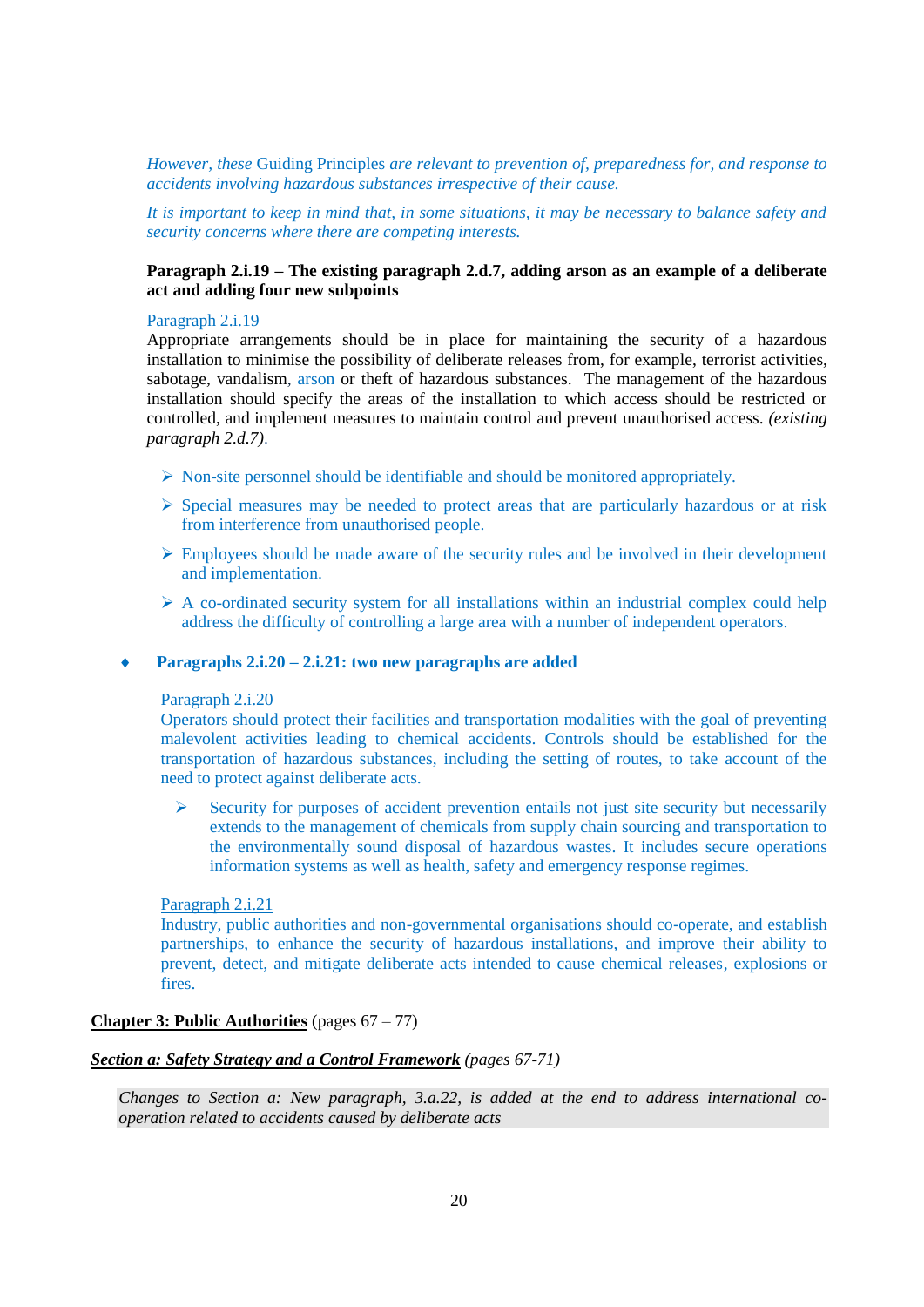# **New Paragraph 3.a.22**

Countries (along with international organisations as appropriate) should exchange information, and assist each other, to improve their capacities to help prevent, prepare for and respond to accidents involving hazardous substances caused by deliberate acts.

- $\triangleright$  An effort should be made to improve sharing of information among authorities (within a country and between countries) about the potential for, and response to, accidents that have been caused by deliberate acts.
- $\triangleright$  Public authorities, along with other stakeholders, should consider establishing special communication channels for information related to prevention of, preparedness for, and response to accidents caused by deliberate acts, in order to protect confidential information and to support efforts to identify individuals who intend to cause, or have been responsible for, accidents involving hazardous substances.
- $\triangleright$  Countries should consider establishing mutual aid agreements to support each others' efforts with respect to accidents caused by deliberate acts.

# *Section c. Safety Performance Review and Evaluation (pages 73-77)*

#### *Changes to Section c:*

- *Paragraph 3.c.1 – new text is added to the paragraph and the first bullet is amended*
- *Paragraph 3.c.9 – a new subpoint is added*
- *Paragraph 3.c.11 – a new subpoint is added*

# **Paragraph 3.c.1 - new text to main paragraph and first subpoint is edited**

# Existing paragraph 3.c.1, with amendments

Public authorities should establish appropriate safety performance and review programmes (including inspections) for monitoring the safety of hazardous installations in all phases of their life cycle. This includes planning, siting, design, construction, operation (including maintenance) and commissioning/ closure/demolition. In addition to being a key element of enforcement activities, inspections and related programmes provide a means for: learning how to improve safety management systems; sharing of experience; and promoting industry action beyond minimum requirements.

 $\triangleright$  Inspections are a critical element in ensuring the overall safety of hazardous installations by checking to see whether relevant regulations, standards and practices are being met, whether safety managements systems are in place and function appropriately (with respect to technical, organisational, and human factor issues), and whether safety reports are valid. They also provide a means for learning how to improve safety management systems, and can help to promote industry action beyond minimum requirements. Another important benefit from inspections is that they provide a basis for public confidence in the safety of hazardous installations.

(this is followed by four more subpoints)

# **Paragraph 3.c. 9 – A new subpoint is added**

#### Existing paragraph 3.c.9

Public authorities should develop a consistent, standardised approach to planning, executing, and reporting of inspections. This will allow improved understanding of trends over time and facilitate exchange of information and experience. (this is followed by three subpoints)

21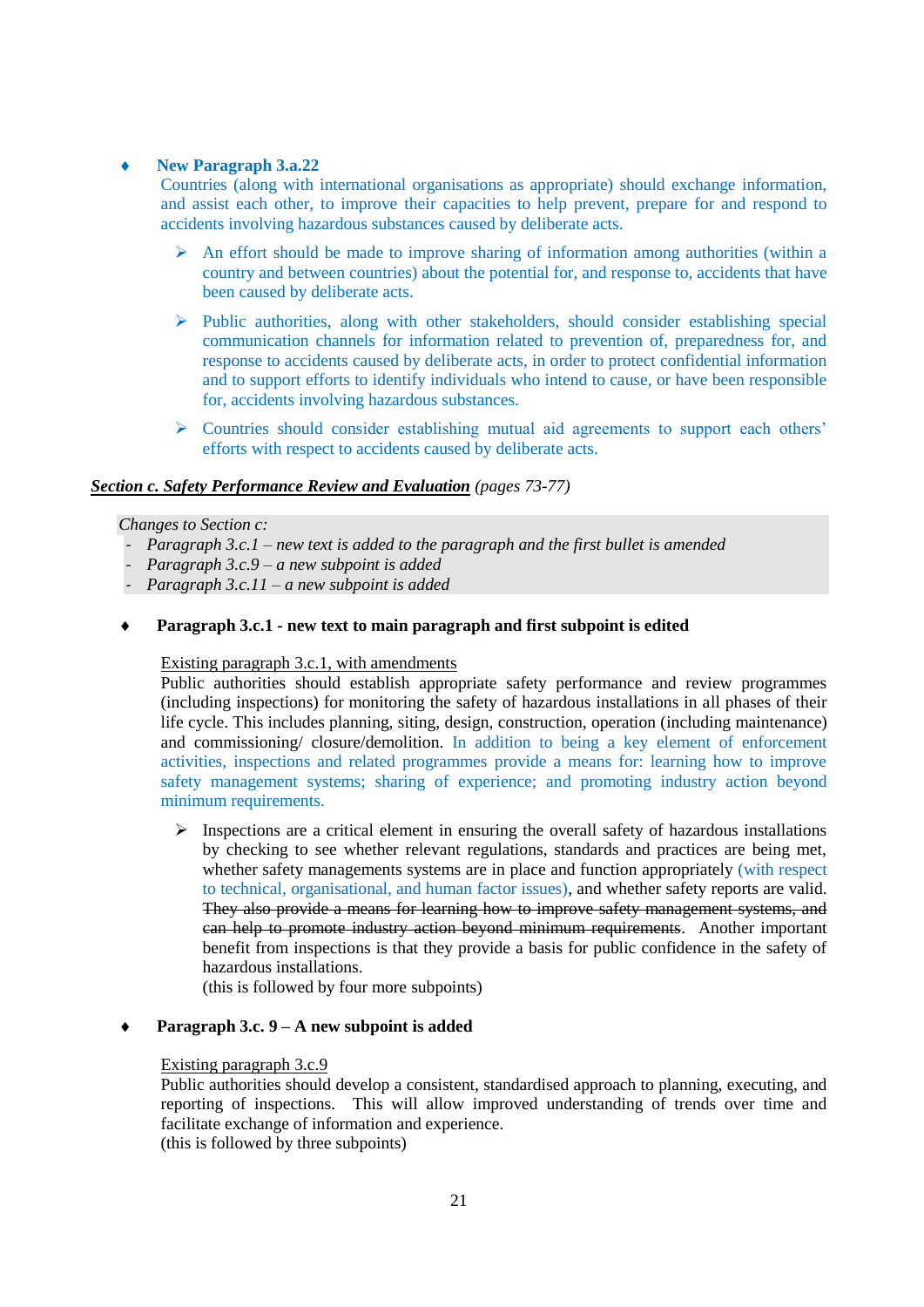New subpoint to 3.c.9

 $\triangleright$  Guidance and procedures for inspections should address all relevant aspects, *e.g.*, technical, organisational and human factors.

#### **Paragraph 3.c.11 – A new subpoint is added**

Existing paragraph 3.c.11

Public authorities should be given sufficient resources and personnel to carry out their inspection function. Inspectors working for public authorities should receive the training and have the necessary expertise to determine, for example, whether the approaches taken in a hazardous installation will achieve legal requirements.

New subpoint to 3.c. 11

 $\triangleright$  Inspectors should have the authority needed to fulfil their responsibilities, including the authority to enter installations, to obtain information, and to enforce requirements as appropriate.

#### **PART B: EMERGENCY PREPAREDNESS/MITIGATION**

#### **Chapter 5: Emergency Preparedness and Planning** (pages 87-102)

*Section a: General Principles (pages 87-92)*

*Changes to Section a: New Paragraph 5a.2bis is added between existing paras. 5.a.2 and 5.a.3*

**New Paragraph 5.a.2 (bis)**

Industry, public authorities and others involved in emergency planning should take into account mitigation of, and preparedness for, the possible effects of a chemical release, fire, or explosion caused by a deliberate act(s).

- $\triangleright$  Existing emergency plans should be reviewed to be sure they address possible consequences of deliberate actions (including, for example, the fact that the accident may cause loss of water and/or power).
- $\triangleright$  It may be helpful to implement procedures, such as a "security vulnerability analysis" to identify any vulnerable areas and to protect against deliberate acts.

#### **Chapter 7: Communication with the Public** (pages 105-108)

*Changes to Chapter 7: New Paragraph 7.18 is added at the end of the Chapter*

- **New Paragraph 7.18**  Public authorities, along with industry, communities and other stakeholders should address the question of how to balance the need to provide information to the public (in order to promote accident prevention and preparedness) and the need to protect information due to security concerns.
	- $\triangleright$  In this regard, after an accident it is important for the public to be given any information that is needed to undertake appropriate response actions to protect health, property and the environment. Therefore, there may be a need to release some information about the installation and about the nature and quantity of hazardous substances involved in the accident that might have been protected for security reasons before an accident.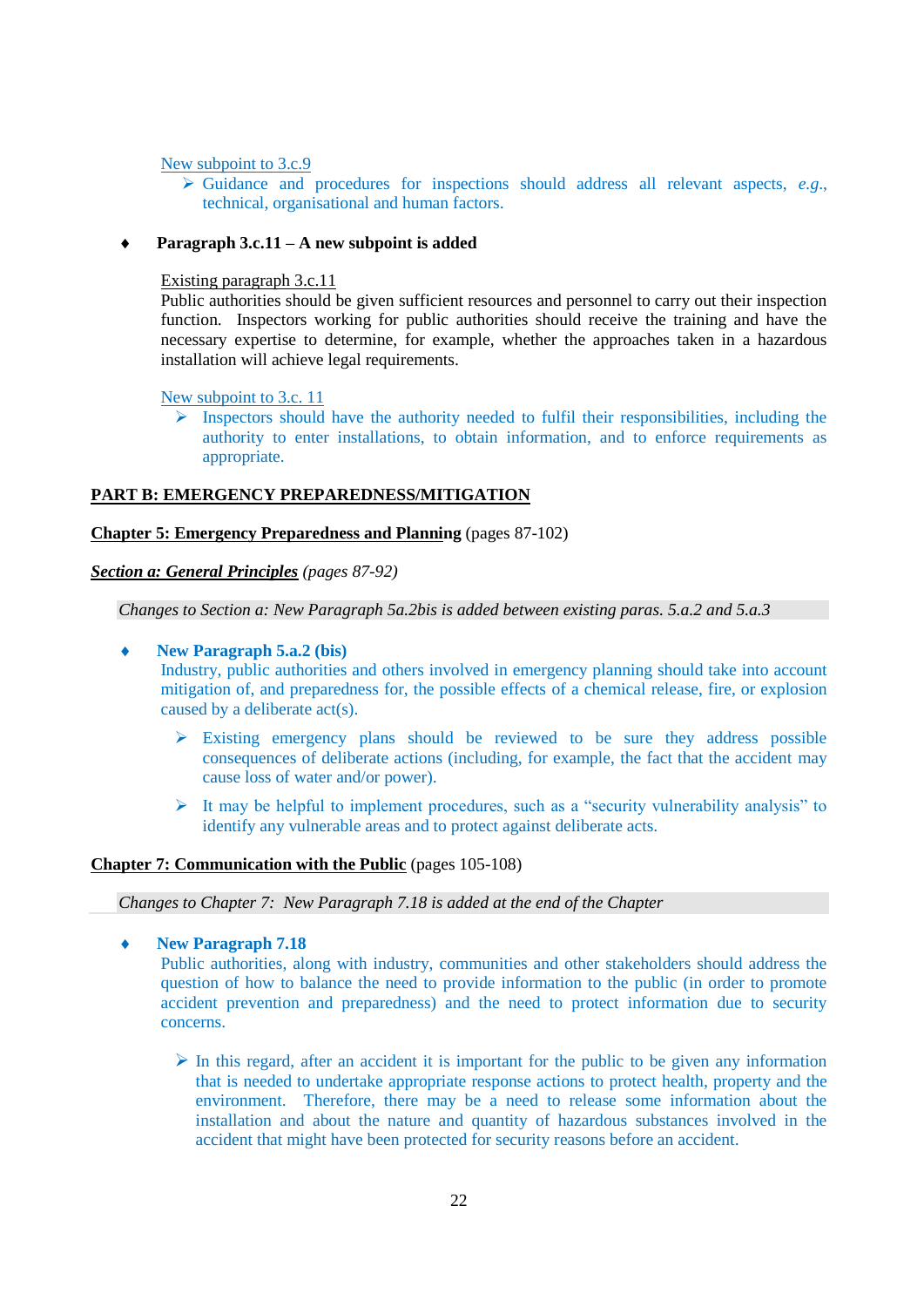### **PART C: EMERGENCY RESPONSE**

#### **Chapter 10: Public Authorities** (pages 117-121)

*Changes to Chapter 10: New Paragraph 10.22 is added at the end of the Chapter*

#### **New Paragraph 10.22**

Countries, with the assistance of international organisations, should train those involved in response to chemical releases caused by deliberate acts in the principles of health risk communication. Materials should be developed to strengthen the capacities of a range of professionals, including public health professionals, emergency responders, medical professionals and others.

#### **PART D: FOLLOW-UP TO INCIDENTS (ACCIDENTS and NEAR-MISSES)**

#### **Chapter 14: Incident Documentation and Reporting** (pages 131-132)

#### *Section a: General Principles (page 131)*

*Changes to Section a: Paragraph 14.a.1 – a new subpoint is added*

#### **Paragraph 14.a.1 – A new subpoint is added to the paragraph**

Existing Paragraph 14.a.1

Management of hazardous installations, as well as industrial organisations, public authorities, and other stakeholders, should consider how to create a climate that fosters trust and encourages voluntary sharing of information concerning accidents and near-misses, including lessons learned.

(this is followed by two subpoints)

#### New subpoint to 14.a.1

 $\triangleright$  Leadership, from the highest levels in enterprises and public authorities, is essential to ensure that lessons are learned from incidents and that appropriate actions are taken as a result.

#### **Chapter 15: Incident Investigations** (pages 133-140)

#### *Section a: General Principles (page 133-137)*

#### *Changes to Section a:*

- *Paragraph 15.a.2 – a new subpoint is added*
- *Paragraph 15.a.3 – a subpoint is amended*
- *Paragraph 15.a.11 – two new subpoints are added*
- *Paragraph 15.a.14 – a new subpoint is added*
- *A text box on "Lessons Learned" is added at the end of the Section*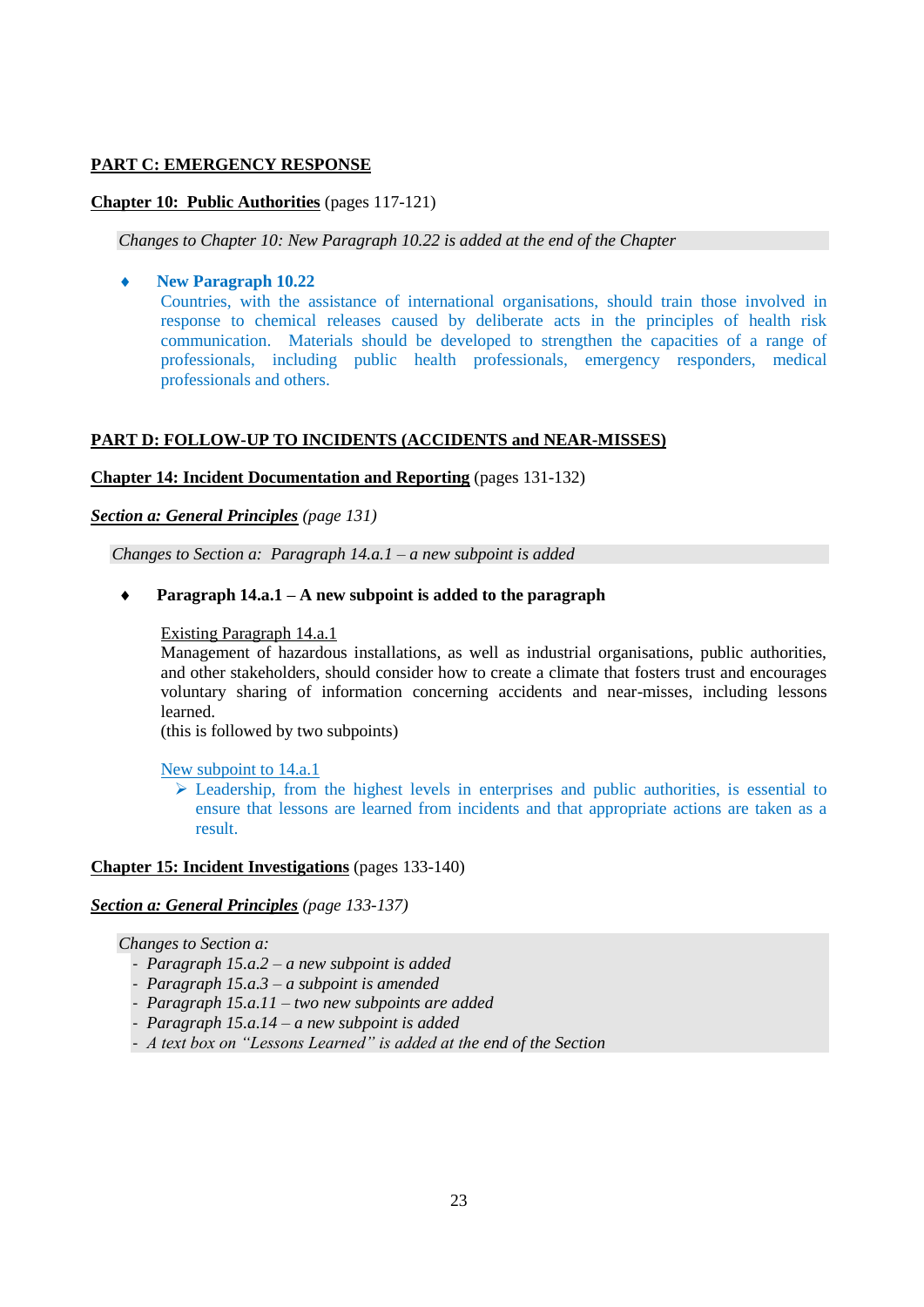#### **Paragraph 15.a.2 – A new subpoint is added**

#### Existing Paragraph 15.a.2

Protocols should be established for conducting root cause investigations. The protocols should, *inter alia*, identify the roles and responsibilities of the individuals involved in the investigation. The protocols should also specify the steps in the investigation process. (this is followed by three subpoints)

#### New subpoint to 15.a.2

 Accident investigation protocols and practices should be periodically reviewed and updated, as appropriate, taking into account the latest developments in the field.

#### **Paragraph 15.a.3 – The first subpoint is amended**

# Existing paragraph 15.a.3, with amended subpoint

A team should be established for an accident investigation.

- $\triangleright$  The team should have a diverse membership with participants from different disciplines and with different skills, including members with human factors expertise and those with knowledge of the specific installation subject to the investigation. These could be employees involved with the operation and maintenance of the installation and their representatives.
- $\geq$  All members of the investigation team should have the appropriate knowledge, competency and experience to carry out investigations and to fulfil their identified roles and responsibilities.

#### **Paragraph 15.a.11 – Two new subpoints are added**

#### Existing paragraph 15.a.11

Efforts should be made to promote sharing of the lessons learned from investigations of incidents and to facilitate communication as quickly as possible (for example, by using technology such as the Internet).

(this is followed by two subpoints)

#### New subpoints to 15.a.11

- Lessons from accidents need to be identified, disseminated and the appropriate actions implemented. It is important to avoid repeat accidents by paying particular attention to lessons that have already been identified from accidents or incidents that occurred either inside the enterprise or elsewhere.
- $\triangleright$  There is a need to further efforts to learn from past accidents. This can be done, for example, by establishing a process which helps to identify the key issues/lessons in order to analyse trends from investigations (rather than focusing on gathering more lessons).

#### **Paragraph 15.a.14 – A new subpoint is added**

#### Existing Paragraph 15.a.14

Efforts should be made to develop a basic agreed framework and use of a common terminology for preparing investigation reports in order to facilitate sharing information related to investigations.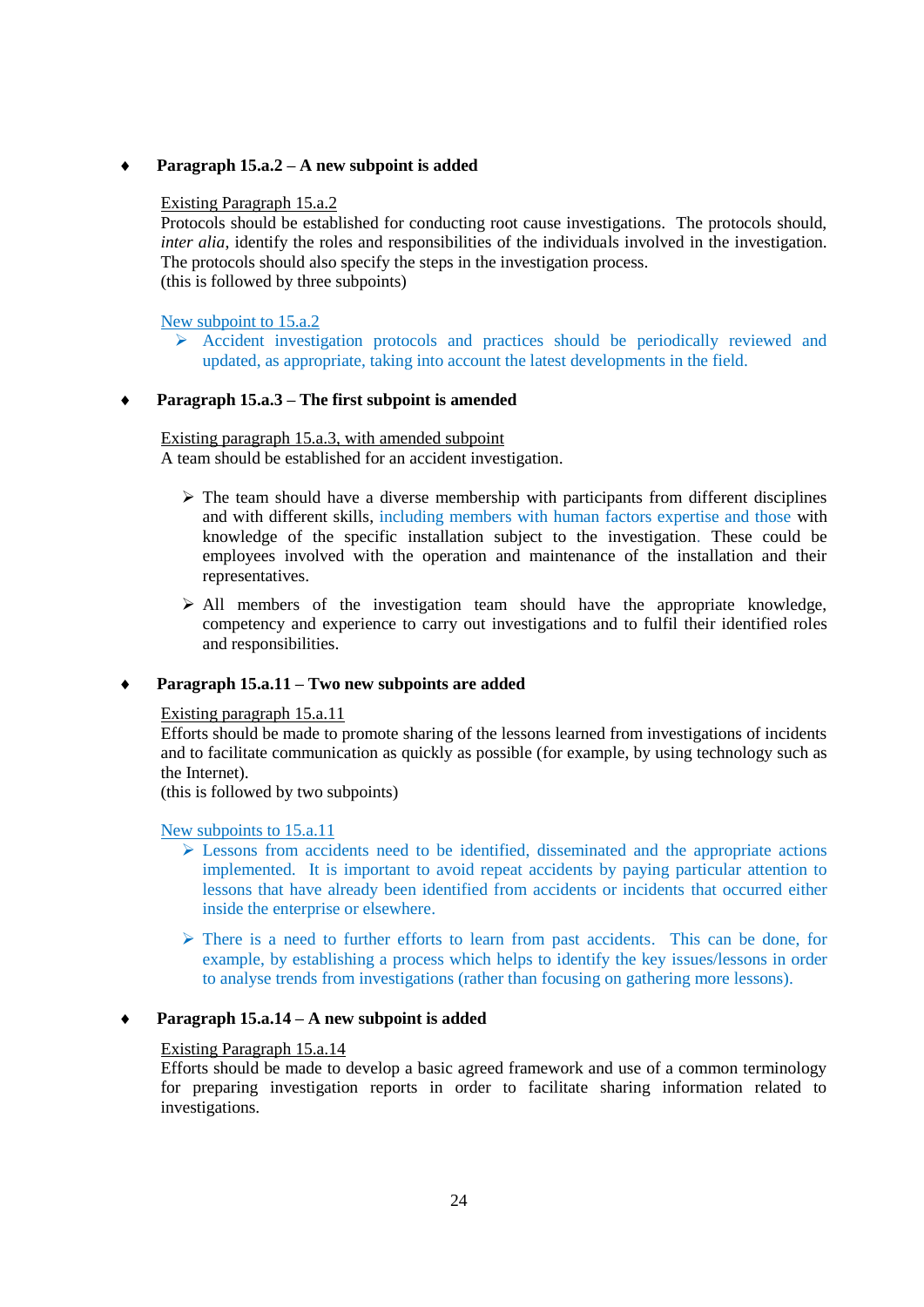### New subpoint to 15.a.14

.

 $\triangleright$  As far as practicable, terminology across sectors should be harmonised at an international level to allow improvements in data sharing, accident investigation techniques and communication of lessons learned.

#### **At the end of Section a, the following Text Box is added**

(Note: these paragraphs are based on existing text of the *Guiding Principles*. The purpose of creating the Text Box is to emphasise the importance of learning from past accidents)

# **Improving the Sharing of Lessons Learned**

Industry, public authorities and other stakeholders should improve efforts to promote sharing of lessons learned from accident reports and investigations, and to facilitate communication of these lessons learned as quickly as possible.

- Lessons from accidents need to be identified, disseminated and the appropriate actions implemented. It is important for enterprises to avoid repeat accidents by paying particular attention to lessons that have already been identified from accidents or incidents that have occurred either inside the enterprise or elsewhere.
- Management of hazardous installations, as well as industrial organisations, public authorities, and other stakeholders, should consider how to create a climate that fosters trust and encourages voluntary sharing of information concerning accidents and nearmisses, including lessons learned.
- Leadership, from the highest levels in enterprises and public authorities, is essential to ensure that lessons are learned from incidents and that appropriate actions are taken as a result.
- Management should share relevant aspects of investigation reports as widely as possible with other enterprises, public authorities and other interested parties in order to improve safety and inform the public. It is in the best interest of all parties to make the relevant aspects of the investigation reports publicly available, to the extent possible.
- Public authorities should facilitate the sharing of accident reports within industry and, as appropriate, with other interested parties.

There is a need to better understand how to communicate lessons learned in a way that will result in appropriate actions being taken to reduce the likelihood of similar accidents occurring in the future.

- Efforts should be made to identify barriers to sharing information about lessons learned and to find ways to minimise these.
- Efforts should be made to develop a basic agreed framework and use of a common terminology for preparing investigation reports in order to facilitate sharing information related to investigations.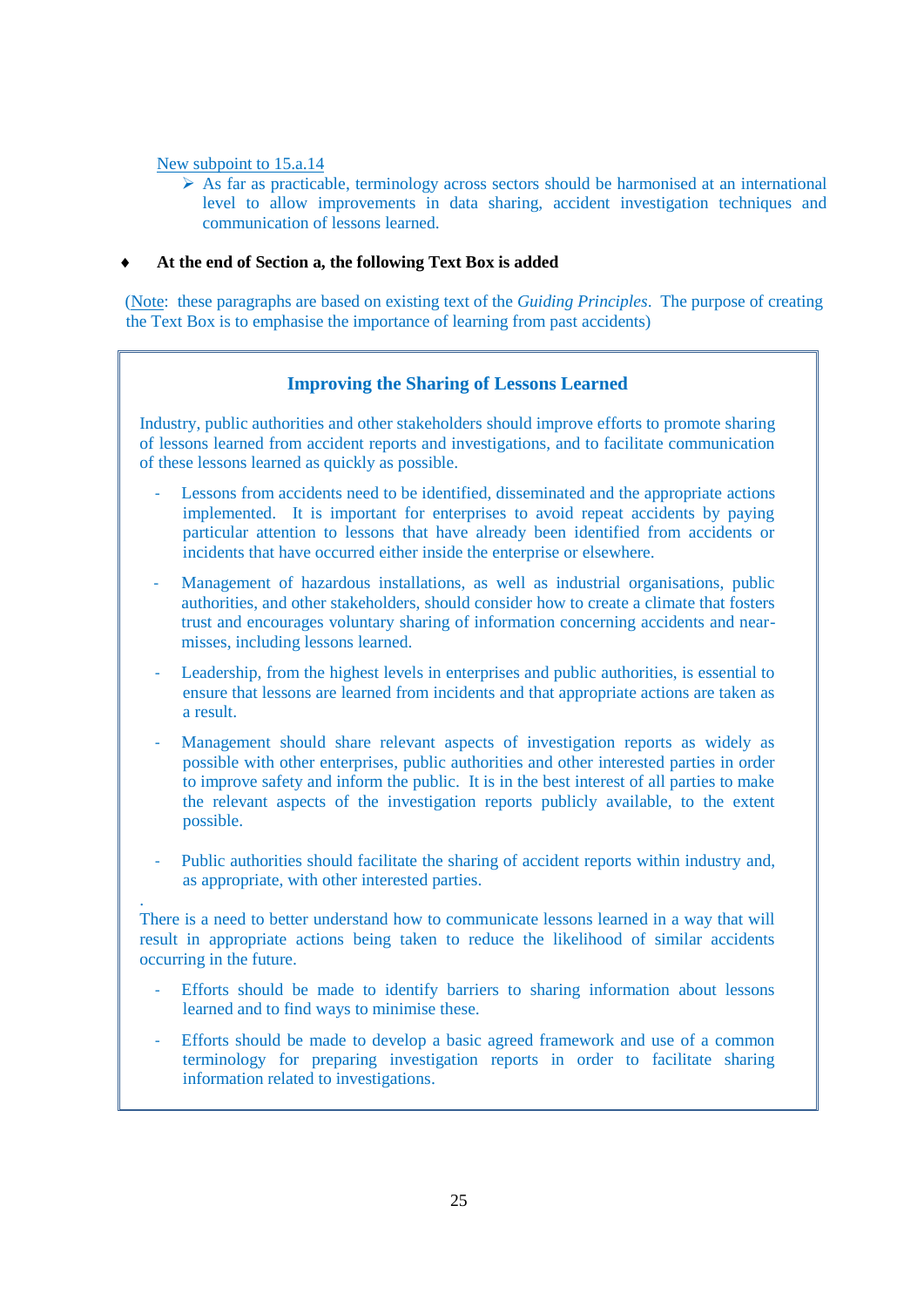# **PART E: SPECIAL ISSUES**

#### **Chapter 17: Fixed Installations and Transport** (pages 163-174)

Chapter 17 on fixed installations and transport currently has three sections addressing:

- a. Transport interfaces
- b. Port areas
- c. Pipelines

# *Changes to Chapter 17:*

- *Section a – a new subpoint is added to four paragraphs ( 17.a.1, 17.a.2, 17.a.14 and 17.a.17)*
- *Section d - A fourth section is added to address "Marshalling yards" with an introduction and three paragraphs (17.d.1 – 17.d.3).*

#### *Section a: Transport interfaces (pages 163 – 168)*

#### *Changes to Section a:*

- *Paragraphs 17.a.1 – a new subpoint is added*
- *Paragraph 17.a.2 – a new subpoint is added*
- *Paragraph 17.a.14 – a new subpoint is added*
- *Paragraph 17.a.17 - a new subpoint is added*

# **Paragraph 17.a.1 – A new subpoint is added to the paragraph**

#### Existing paragraph 17.a.1

The geographical boundaries of transport interfaces that handle hazardous substances should be clearly defined and should include areas where hazardous substances are handled, transported and/or kept temporarily.

(this is followed by four subpoints)

#### New subpoint to 17.a.1

 Chemical accident prevention, preparedness and response at transport interfaces should be addressed in an integrated way, taking into account chemical safety at the interfaces itself and the safety of all modes of transport that utilise the interface (*e.g*., high speed trains passing through marshalling yards), as well as the public, environment, and property potentially affected in the event of an accident.

#### **Paragraph 17.a.2 – A new subpoint is added**

#### Existing paragraph 17.a.2

The various parties involved with handling hazardous substances at transport interfaces should co-operate to help ensure the safe operation of transport interfaces and to provide for emergency preparedness and response. These parties include operators of transport interfaces, the carriers/transporters for all the modes of transport that utilise the interface, cargo interest, customers, public authorities and others.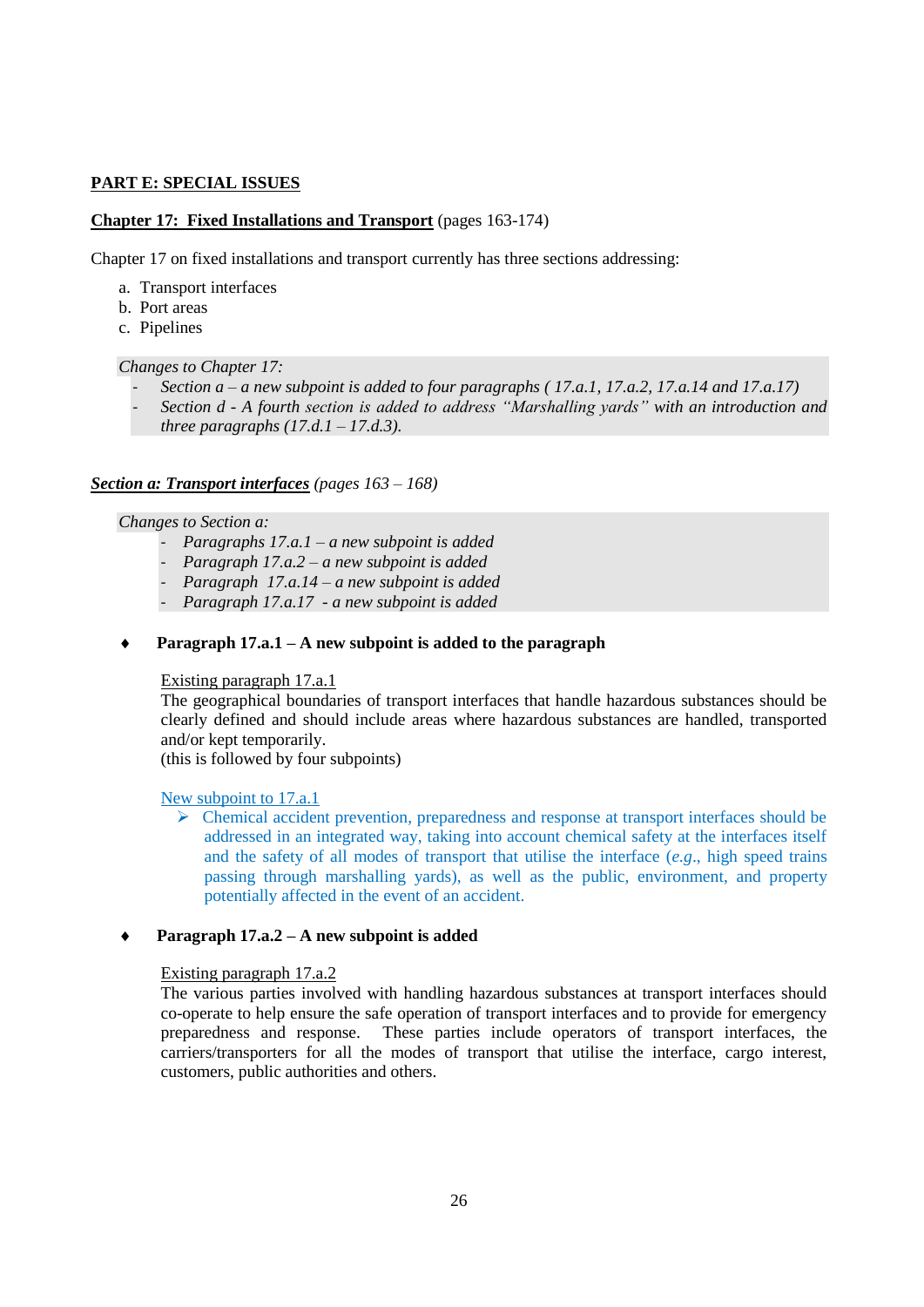#### New subpoint to 17.a.2

 $\triangleright$  The roles and responsibilities, with respect to chemical accident prevention, preparedness and response, of all parties involved in and around a transport interface should be clearly defined.

# **Paragraph 17.a.14 – A new subpoint is added**

#### Existing paragraph 17.a.14

There should be emergency planning at transport interfaces handling hazardous substances, and it should be well co-ordinated with the off-site emergency plan and other relevant plans. (this is followed by three subpoints)

#### New subpoint to 17.a.14

 $\triangleright$  The need for emergency planning should be taken into account during the planning and design of transport interfaces (and any major modifications to existing interfaces) in order to reduce risks through technical/engineering measures.

#### **Paragraph 17.a.17 – A new subpoint is added**

#### Existing Paragraph 17.a.17

At the national level, public authorities should have a consistent approach with respect to the laws and policies – including mechanisms for oversight and co-ordination – relating to all modes of transport. This helps to ensure that there are no gaps or inconsistencies in regulatory requirements, or in the allocation of responsibilities, as hazardous substances move from one transport mode to another.

#### New subpoint to 17.a.17

 $\triangleright$  Care should be taken to avoid any contradictions in the various laws and policies that may apply to transport interfaces (which might include national and international rules for transport, legislation concerning hazardous installations, and local laws for land-useplanning).

# *Section d: Marshalling yards (new section)*

*This Section focuses on issues that specifically concern marshalling yards. For purposes of this publication, a marshalling yard is defined as a place in transit and a link in the transport chain; railway marshalling yards are a special sort of station. They have a number of sets of sidings for receiving and preparing (shunting) freight trains and for sorting the rail wagons to destination, with the aim of forming new trains and dispatching these to their destinations. No loading or unloading of hazardous substances takes place at marshalling yards.*

*Marshalling yards are a subset of transport interfaces and, therefore, all the provisions of the* Guiding Principles *(including Section 17.a) apply to marshalling yards. However, because marshalling yards have some special characteristics, as compared to transport interfaces more generally, further guidance is appropriate.* 

#### Paragraph 17.d.1

Procedures should be established to improve safety at marshalling yards by taking action such as separating incompatible substances, limiting the number of wagons that are shunted, and using speed controls when shunting.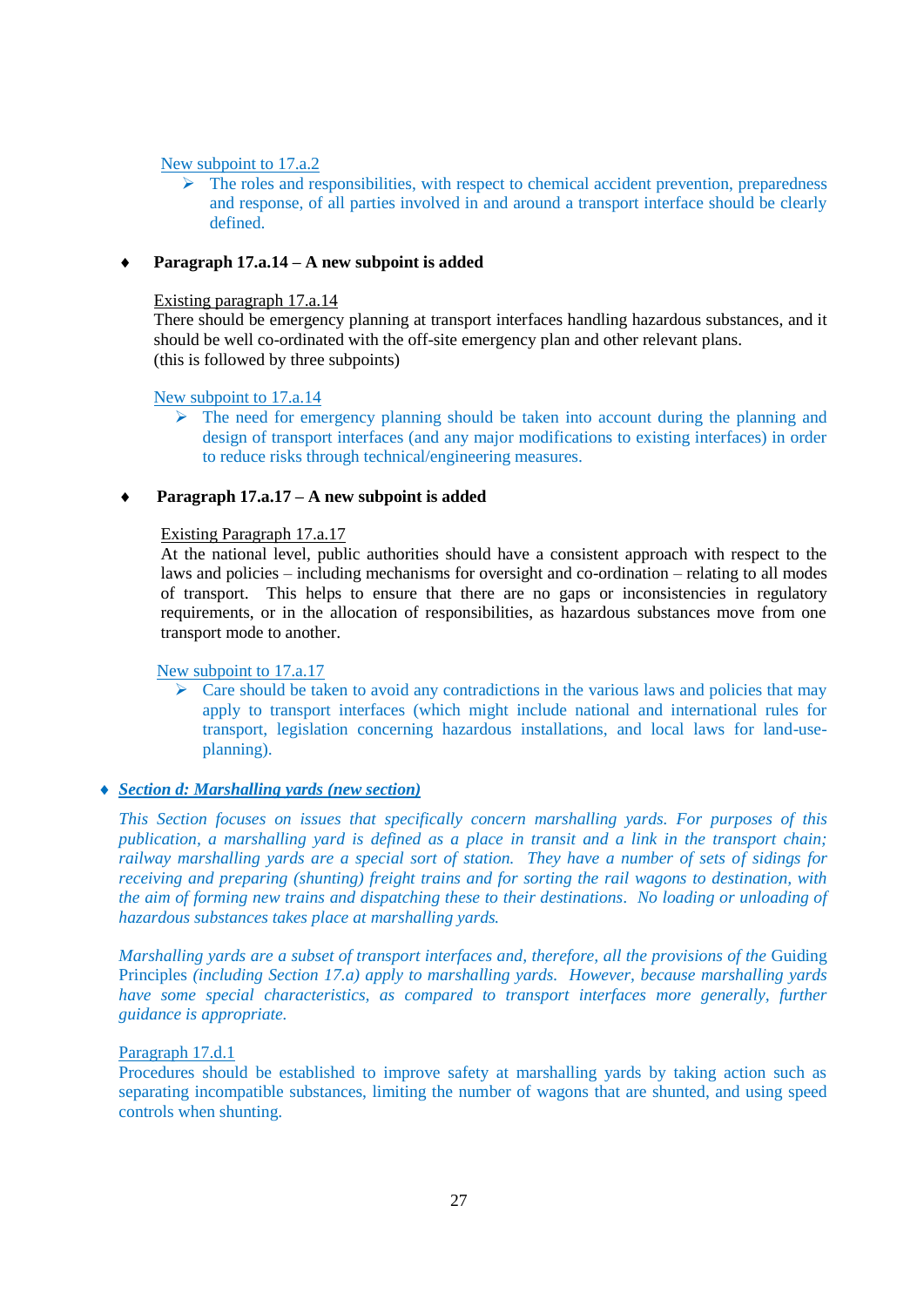$\triangleright$  Safety of high speed train carriages through marshalling yards or railway stations, railroads and other modes of transport should be taken into account.

#### Paragraph 17.d.2

All parties involved in the management and regulation of marshalling yards should have a clear understanding of who is responsible for taking action with respect to chemical accident prevention, preparedness and response, recognising the special characteristics of marshalling yards.

#### Paragraph 17.d.3

Cargo interests should agree on what is needed for rail cars to be fit for their purpose, specifically with respect to safety standards, maintenance, and end-of-life timing and procedures.

# **ANNEXES**

#### **Annex I: Explanation of Terms Used** (page 177-182)

*Changes to Annex I: Adding definition of "marshalling yard"*

#### (Existing) Annex I

The terms set out in Annex I are explained for the purposes of the *Guiding Principles* only, and should not be taken as generally agreed definitions or as terms that have been harmonised between countries and organisations. To the extent possible, common definitions of these terms are used.

#### **New definition of marshalling yard**

#### **Marshalling yard:**

*A marshalling yard is a place in transit and a link in the transport chain; railway marshalling yards are a special sort of station. They have a number of sets of sidings for receiving and preparing (shunting) freight trains and for sorting the rail wagons to destination, with the aim of forming new trains and dispatching these to their destinations. No loading or unloading of hazardous substances takes place at marshalling yards.*

#### **Annex IV: Selected References** (page 197-206)

#### **WEBSITES**

# **OECD Member Countries**

#### *Portugal*

[www.apambiente.pt](http://www.apambiente.pt/) (Agência Portuguesa do Ambiente - APA) [www.prociv.pt](http://www.prociv.pt/) (Autoridade Nacional de Protecção Civil - ANPC)

#### *Sweden*

[www.msb.se](http://www.msb.se/) (Swedish Civil Contingencies Agency) [www.av.se](http://www.av.se/) (Swedish Work Environmental Authority) [www.naturvardsverket.se](http://www.naturvardsverket.se/) (Swedish Environmental Protection Agency)